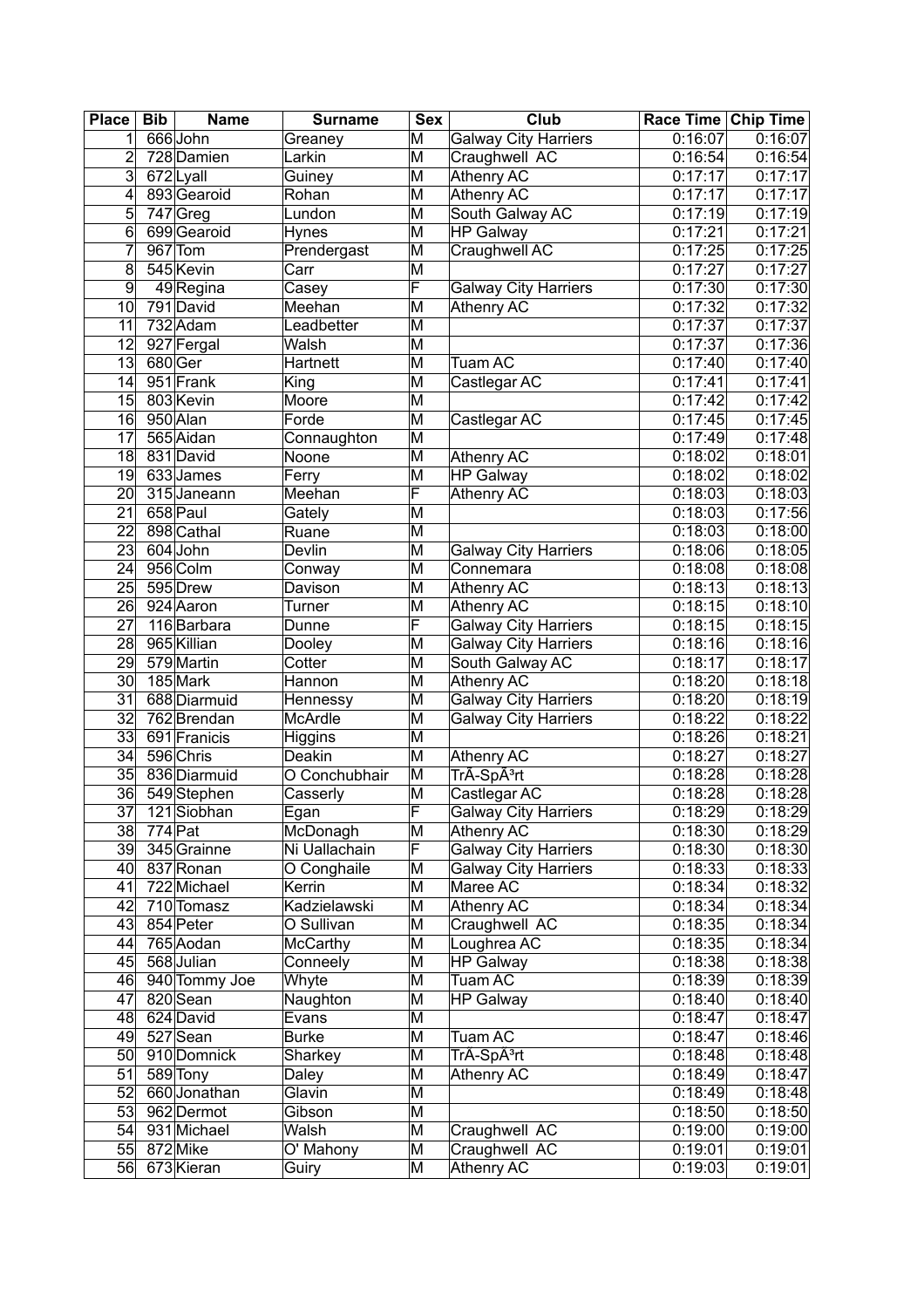| 57              |           | 966 Ciaran              | Walsh                  | M                       | <b>Galway City Harriers</b>   | 0:19:04 | 0:19:02 |
|-----------------|-----------|-------------------------|------------------------|-------------------------|-------------------------------|---------|---------|
| 58              |           | $\overline{717}$ Fergus | Kelly                  | M                       | South Galway AC               | 0:19:04 | 0:19:04 |
| 59              |           | 783 Morgan              | McHugh                 | M                       | Galway Tri Club               | 0:19:05 | 0:19:05 |
| 60 <sup>°</sup> |           | 819 Derek               | Naughton               | M                       | Tuam AC                       | 0:19:08 | 0:19:07 |
| 61              |           | 775 Paul                | McDonagh               | M                       | Maree AC                      | 0:19:08 | 0:19:06 |
| 62              |           | 955 Colm                | Scully                 | M                       | Castlegar AC                  | 0:19:11 | 0:19:11 |
| 63              |           | 526 Padraic             | <b>Burke</b>           | M                       | Tuam AC                       | 0:19:12 | 0:19:11 |
| 64              |           | 520 Rynal               | <b>Browne</b>          | M                       | Castlegar AC                  | 0:19:12 | 0:19:12 |
| 65              |           | 686 Jarlath             | Hennelly               | M                       |                               | 0:19:13 | 0:19:12 |
| 66              |           | 59Betty                 | Coleman                | $\overline{\mathsf{F}}$ | Craughwell AC                 | 0:19:14 | 0:19:09 |
| 67              |           | 843 Hugh                | O Donoghue             | M                       | <b>Galway City Harriers</b>   | 0:19:14 | 0:19:12 |
| 68              |           | 513 Hubert              | <b>Brennan</b>         | M                       | Maree AC                      | 0:19:15 | 0:19:10 |
| 69              |           | 778 Martin              | <b>McEvilly</b>        | M                       | <b>Galway City Harriers</b>   | 0:19:15 | 0:19:13 |
| 70              |           | 637 David               | Fitzpatrick            | M                       |                               | 0:19:17 | 0:19:12 |
| $\overline{71}$ |           | 616 Colin               | Duane                  | M                       |                               | 0:19:18 | 0:19:15 |
| $\overline{72}$ |           | 551 Brian               | Clancy                 | M                       | Galway Tri Club               | 0:19:19 | 0:19:18 |
| 73              |           | 799 Brendan             | Monaghan               | M                       | Tuam AC                       | 0:19:20 | 0:19:18 |
| 74              |           | 862 Kenneth             | $\overline{O}$ Dea     | M                       | Athenry AC                    | 0:19:21 | 0:19:20 |
| 75              |           | 887 David               | Quinn                  | M                       | Loughrea AC                   | 0:19:22 | 0:19:21 |
| 76              |           | 957 Mike                | Ward                   | M                       |                               |         |         |
|                 |           |                         |                        |                         | Loughrea AC                   | 0:19:23 | 0:19:22 |
| 77              |           | 868 Martin              | $\overline{O'}$ Hara   | M                       | <b>Athenry AC</b>             | 0:19:25 | 0:19:23 |
| 78              |           | 946 Brian               | Duffy                  | M                       | Castlegar AC                  | 0:19:27 | 0:19:25 |
| 79              |           | 781 Martin              | McGrath                | M                       |                               | 0:19:29 | 0:19:29 |
| 80              |           | 897 Brendan             | Ruane                  | $\overline{\mathsf{M}}$ |                               | 0:19:30 | 0:19:14 |
| 81              |           | 871 Emmett              | $\overline{O'}$ Looney | M                       |                               | 0:19:30 | 0:19:29 |
| 82              |           | 171 Colette             | Glennon                | F                       |                               | 0:19:30 | 0:19:27 |
| 83              |           | 15Shauna                | Bocquet                | F                       | Craughwell AC                 | 0:19:31 | 0:19:31 |
| 84              |           | 889Liam                 | Rabbitt                | M                       | Craughwell AC                 | 0:19:31 | 0:19:27 |
| 85              |           | 638 John                | Fitzpatrick            | M                       | Craughwell AC                 | 0:19:32 | 0:19:28 |
| 86              |           | 689 Gearoid             | Hennessy               | M                       | <b>Athenry AC</b>             | 0:19:33 | 0:19:32 |
| 87              |           | 530 Shane               | <b>Burns</b>           | M                       |                               | 0:19:34 | 0:19:31 |
| 88              |           | 682 Colm                | Hawe                   | M                       | Galway Tri Club               | 0:19:36 | 0:19:36 |
| 89              |           | 536 Richie              | Campbell               | M                       |                               | 0:19:41 | 0:19:40 |
| 90              | 845 Pat   |                         | O Dwyer                | M                       | <b>Galway City Harriers</b>   | 0:19:41 | 0:19:41 |
| 91              |           | 687 Bryan               | Hennelly               | M                       |                               | 0:19:42 | 0:19:41 |
| 92              |           | 866 Kevin               | O' Grady               | M                       | Maree AC                      | 0:19:43 | 0:19:42 |
| 93              |           | 528 Tiernan             | <b>Burke</b>           | M                       | Athenry AC                    | 0:19:45 | 0:19:45 |
| $\overline{94}$ |           | 635 Adrian              | Fitzmaurice            | $\overline{\mathsf{M}}$ | <b>Athenry AC</b>             | 0:19:48 | 0:19:46 |
| 95              |           | 930 Kieran              | Walsh                  | M                       |                               | 0:19:48 | 0:19:45 |
| 96              |           | 142 Sinead              | Foran                  | F                       | Athenry AC                    | 0:19:49 | 0:19:48 |
| 97              |           | 922 Ryan                | Toner                  | M                       | <b>Barnaderg Road Runners</b> | 0:19:49 | 0:19:49 |
| 98              |           | 667 Paul                | Greaney                | M                       |                               | 0:19:49 | 0:19:38 |
| 99              |           | 610John                 | Dolan                  | M                       |                               | 0:19:51 | 0:19:48 |
| 100             |           | 679 Stuart              | Harries                | M                       |                               | 0:19:51 | 0:19:48 |
| 101             |           | 563 Andrew              | Connaire               | M                       | Craughwell AC                 | 0:19:52 | 0:19:52 |
| 102             |           | $397$ Sue               | Redmond                | F                       |                               | 0:19:54 | 0:19:51 |
| 103             |           | 812Liam                 | <b>Mullins</b>         | M                       |                               | 0:19:55 | 0:19:51 |
| 104             |           | 670John                 | Grimes                 | M                       |                               | 0:19:56 | 0:19:53 |
| 105             |           | 751 Declan              | Madden                 | M                       |                               | 0:19:56 | 0:19:53 |
| 106             | $552$ Joe |                         | Clancy                 | M                       | Loughrea AC                   | 0:19:57 | 0:19:49 |
| 107             |           | $925$ Ben               | Vahey                  | М                       | Craughwell AC                 | 0:19:59 | 0:19:58 |
| 108             |           | $229$ Edel              | Kelly                  | $\overline{\mathsf{F}}$ |                               | 0:19:59 | 0:19:58 |
| 109             |           | 656 Brendan             | Galvin                 | M                       | Athenry AC                    | 0:20:00 | 0:19:55 |
| 110             |           | 828Liam                 | Nolan                  | M                       |                               | 0:20:01 | 0:20:00 |
| 111             |           | 789 Kevin               | McNama                 | M                       | East Galway AC                | 0:20:02 | 0:19:52 |
| 112             |           | 642 Tomas               | Flanagan               | M                       | <b>Galway City Harriers</b>   | 0:20:11 | 0:20:09 |
| 113             |           | 504 Michael             | <b>Begley</b>          | M                       |                               | 0:20:11 | 0:20:08 |
|                 |           |                         |                        |                         |                               |         |         |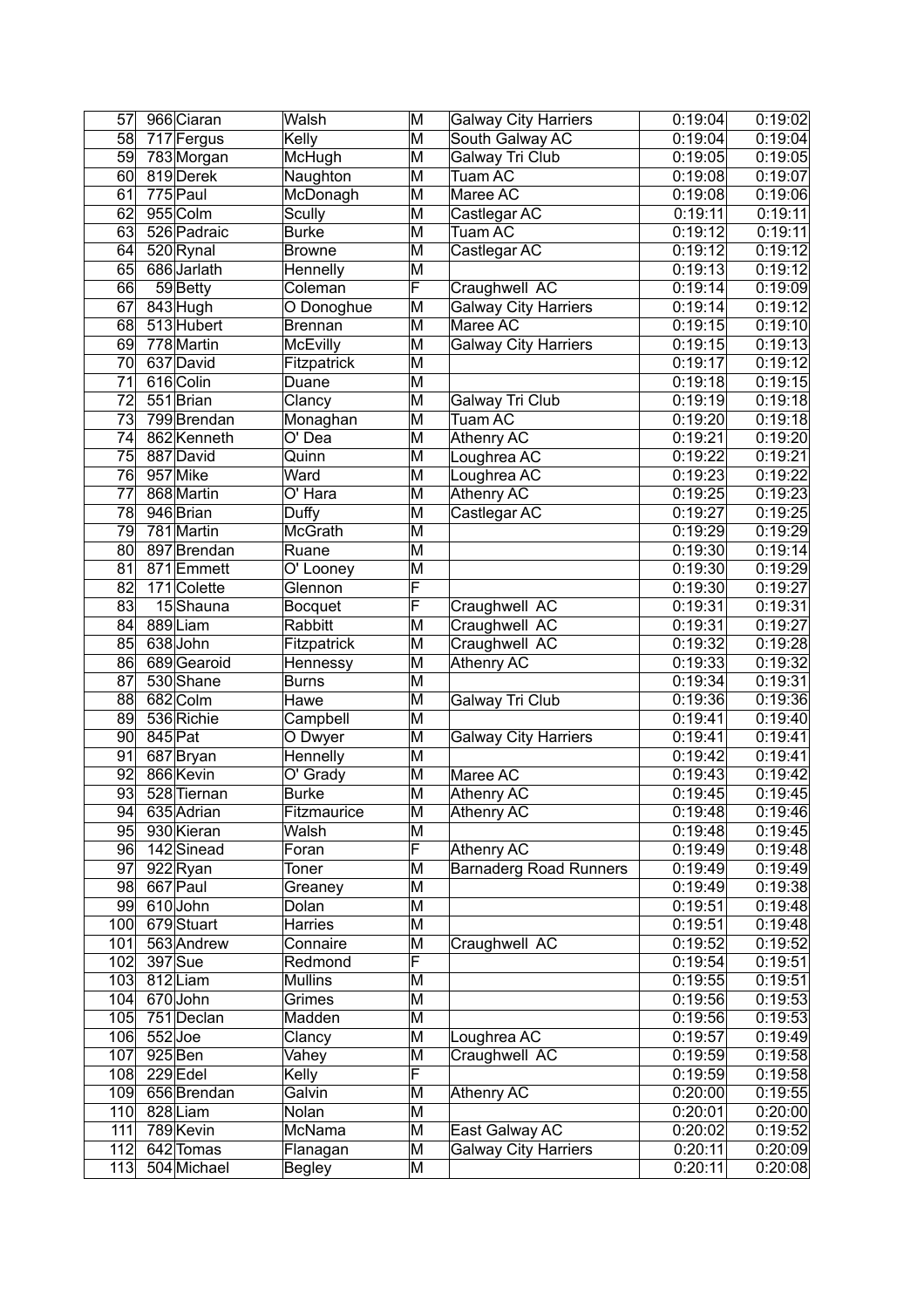| 114              | 766 Richard  | <b>McCarthy</b> | M                       | Galway Tri Club               | 0:20:12 | 0:20:12 |
|------------------|--------------|-----------------|-------------------------|-------------------------------|---------|---------|
| 115              | 860 lan      | O' Connor       | M                       |                               | 0:20:13 | 0:20:13 |
| 116              | 937 Bryan    | Weafer          | M                       |                               | 0:20:16 | 0:20:13 |
| 117              | 522 Alan     | <b>Burke</b>    | M                       | Athenry AC                    | 0:20:17 | 0:20:15 |
| 118              | 755 Declan   | Mahon           | M                       | Predator Tri Club             | 0:20:19 | 0:20:11 |
| 119              | 575 Declan   | Cormican        | M                       |                               | 0:20:19 | 0:20:14 |
| 120              | 621 Dave     | Dunne           | M                       | Athenry AC                    | 0:20:21 | 0:20:12 |
| 121              | 615 Aidan    | Doyle           | M                       | <b>Tuam AC</b>                | 0:20:22 | 0:20:19 |
| 122              | 440 Miriam   | Wall            | $\overline{\mathsf{F}}$ | Athenry AC                    | 0:20:23 | 0:20:20 |
| $\overline{123}$ | 734 Donal    | Leahy           | M                       | <b>Athenry AC</b>             | 0:20:23 | 0:20:22 |
| 124              | 870 John     | O' Leary        | M                       | Athenry AC                    | 0:20:23 | 0:20:23 |
| 125              | 636 John     | Fitzmaurice     | M                       |                               | 0:20:26 | 0:20:22 |
| 126              | 701 Paul     | Hynes           | M                       | <b>Tuam AC</b>                | 0:20:26 | 0:20:22 |
| 127              | 594 Brian    | Davison         | M                       |                               | 0:20:27 | 0:20:26 |
| 128              | 823 Tony     | Nevin           | M                       | Craughwell AC                 | 0:20:28 | 0:20:22 |
| 129              | 859 Denis    | O' Connor       | M                       |                               | 0:20:30 | 0:20:27 |
| 130              | 830 Damien   | Noonan          | M                       |                               | 0:20:34 | 0:20:34 |
| 131              | 470 Joanne   | O'Boyle         | $\overline{\mathsf{F}}$ |                               | 0:20:34 | 0:20:31 |
| 132              | 972 Geoff    | Costello        | M                       |                               | 0:20:34 | 0:20:24 |
| 133              | 806 Mark     | Moran           | M                       |                               | 0:20:35 | 0:20:27 |
| 134              | 788 Oisin    | McManus         | M                       |                               | 0:20:35 | 0:20:29 |
| 135              | 790 Pat      | McSweeney       | M                       | South Galway AC               | 0:20:35 | 0:20:30 |
| 136              | 867 Kenneth  | O' Hara         | M                       | <b>Athenry AC</b>             | 0:20:35 | 0:20:34 |
| $\overline{137}$ | 620 Pat      | Duggan          | M                       |                               | 0:20:36 | 0:20:25 |
| 138              | 684 Paul     | Hegarty         | M                       | Athenry AC                    | 0:20:37 | 0:20:28 |
| 139              | 880 Frank    | Power           | M                       | South Galway AC               | 0:20:39 | 0:20:37 |
| 140              | 954 Kevin    | Murphy          | M                       |                               | 0:20:39 | 0:20:37 |
| 141              | 559 Jonathan | Collins         | M                       |                               | 0:20:41 | 0:20:36 |
| 142              | 685 Alphonus | Heneghan        | M                       | Loughrea AC                   | 0:20:42 | 0:20:40 |
| 143              | 785 Aidan    | McIntyre        | M                       |                               | 0:20:42 | 0:20:34 |
| 144              | 22 Maeve     | <b>Brassil</b>  | $\overline{\mathsf{F}}$ | <b>Galway City Harriers</b>   | 0:20:42 | 0:20:41 |
| $\overline{145}$ | 907 Alex     | Schutz          | M                       | <b>HP Galway</b>              | 0:20:43 | 0:20:38 |
| 146              | 654 Derek    | Gallagher       | M                       | Maree AC                      | 0:20:43 | 0:20:38 |
| 147              | 888JP        | Quinn           | M                       | <b>Barnaderg Road Runners</b> | 0:20:45 | 0:20:38 |
| 148              | 757 Ronan    | Mannion         | M                       |                               | 0:20:46 | 0:20:32 |
| 149              | $253$ Orla   | Kilraine        | $\overline{\mathsf{F}}$ | Loughrea AC                   | 0:20:47 | 0:20:43 |
| 150              | 600 James    | Denash          | M                       |                               | 0:20:52 | 0:20:45 |
| $\overline{151}$ | 877 Paraic   | Oates           | M                       | <b>Galway City Harriers</b>   | 0:20:52 | 0:20:45 |
| 152              | 515John      | <b>Breslin</b>  | $\overline{\mathsf{M}}$ |                               | 0:20:53 | 0:20:46 |
| 153              | 598 Peter    | Deegan          | M                       |                               | 0:20:53 | 0:20:49 |
| 154              | 612Gerard    | Donohue         | M                       |                               | 0:20:58 | 0:20:53 |
| 155              | 959 Eric     | Costelloe       | M                       |                               | 0:20:58 | 0:20:55 |
| 156              | 964 Mike     | Crean           | M                       | <b>Galway City Harriers</b>   | 0:20:58 | 0:20:57 |
| 157              | $174$ Imelda | Gormally        | $\overline{\mathsf{F}}$ | <b>Galway City Harriers</b>   | 0:21:00 | 0:20:51 |
| 158              | 797 Brian    | Moloney         | M                       | South Galway AC               | 0:21:00 | 0:20:53 |
| 159              | 314 Clodagh  | McMorrow        | F                       | <b>Finbarrs AC</b>            | 0:21:02 | 0:20:41 |
| 160              | 714 Michael  | Keane           | M                       | <b>Galway City Harriers</b>   | 0:21:02 | 0:20:59 |
| 161              | 605 Aidan    | Dillon          | M                       | <b>HP Galway</b>              | 0:21:04 | 0:20:59 |
| 162              | $534$ Pat    | Callanan        | M                       | <b>Athenry AC</b>             | 0:21:05 | 0:21:01 |
| 163              | 708 Vincent  | Jordan          | M                       |                               | 0:21:05 | 0:20:57 |
| 164              | 896 Philip   | Roxby           | M                       | Maree AC                      | 0:21:07 | 0:20:52 |
| 165              | 653 Brian    | Gallagher       | M                       |                               | 0:21:07 | 0:21:00 |
| 166              | 913Ralph     | Smith           | M                       | Craughwell AC                 | 0:21:09 | 0:21:06 |
| 167              | 949 Shane    | Forde           | M                       | Castlegar AC                  | 0:21:09 | 0:21:07 |
| 168              | 948 Noel     | Farragher       | M                       | Castlegar AC                  | 0:21:09 | 0:21:07 |
| 169              | 834 Eoghan   | O Ceallaigh     | M                       |                               | 0:21:10 | 0:20:59 |
| 170              | 587 Patrick  | Crowley         | M                       |                               | 0:21:11 | 0:21:08 |
|                  |              |                 |                         |                               |         |         |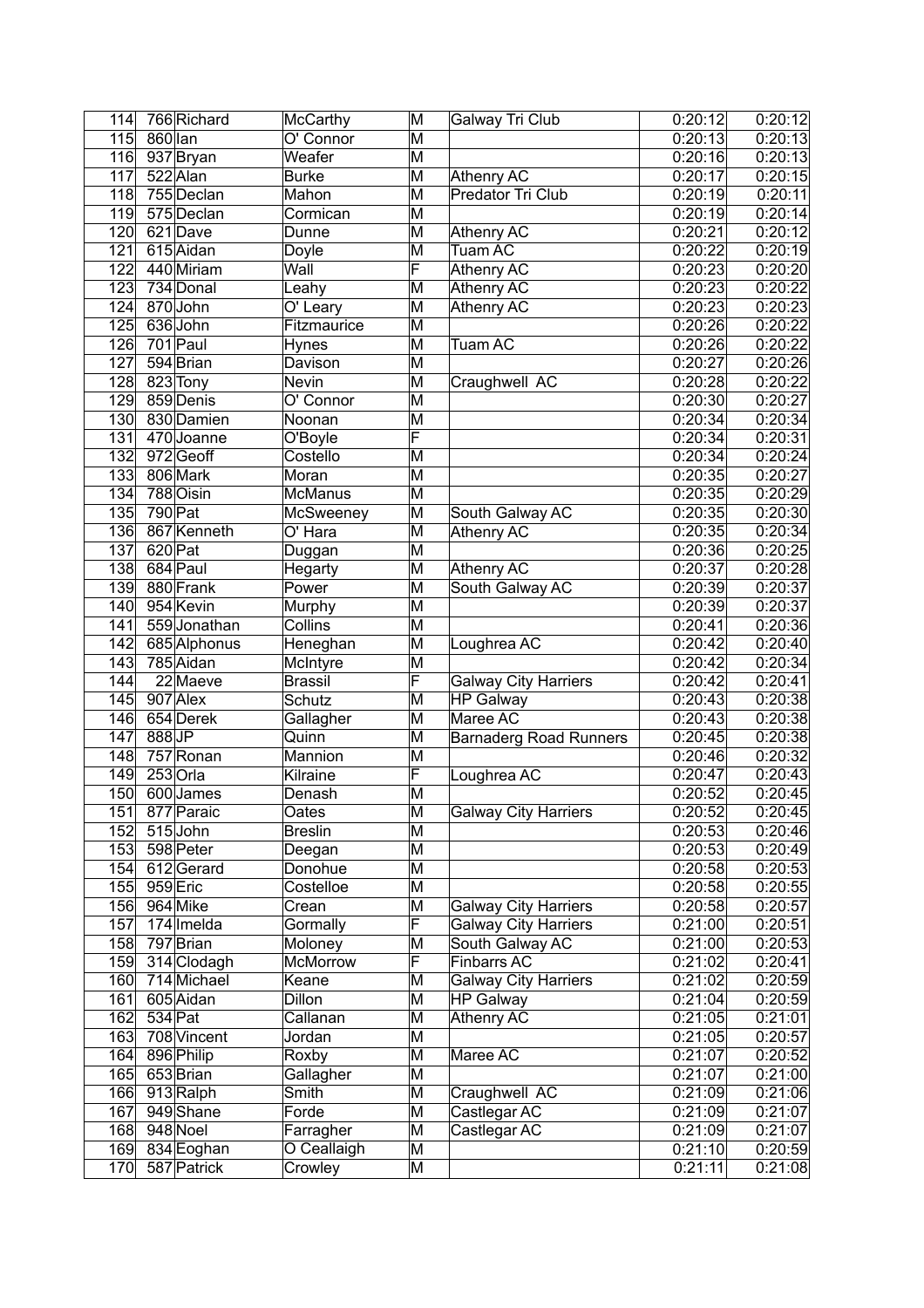| 171              | 920 Andrew                | Talbot           | M                       | <b>Clare River Harriers</b> | 0:21:12              | 0:21:11            |
|------------------|---------------------------|------------------|-------------------------|-----------------------------|----------------------|--------------------|
| $\overline{172}$ | 123Jacinta                | Fahy             | F                       |                             | 0:21:12              | 0:21:08            |
| 173              | 436 Roseanne              | Trehy            | F                       | <b>Athenry AC</b>           | 0:21:13              | 0:20:59            |
| 174              | 858 Cormac                | O' Connor        | M                       | <b>Galway City Harriers</b> | 0:21:15              | 0:21:07            |
| 175              | 583 Shane                 | Crisham          | M                       | Tuam AC                     | 0:21:16              | 0:21:11            |
| 176              | 665 Tony                  | Gray             | M                       | Marathon Club Ireland       | 0:21:16              | 0:21:02            |
| 177              | 900 Brendan               | Ryan             | M                       |                             | 0:21:17              | 0:21:14            |
| 178              | 902 Declan                | Ryan             | M                       |                             | 0:21:17              | 0:21:15            |
| 179              | 546 Gerry                 | Carroll          | M                       |                             | 0:21:17              | 0:21:13            |
| 180              | 919 Mike                  | Stapleton        | M                       | Loughrea AC                 | 0:21:19              | 0:21:14            |
| 181              | 602 William               | Dervan           | M                       |                             | 0:21:19              | 0:21:08            |
| 182              | 550 Trevor                | Casserly         | M                       |                             | 0:21:20              | 0:21:09            |
| 183              | 390 Dee                   | Quinn            | $\overline{\mathsf{F}}$ | <b>Athenry AC</b>           | 0:21:21              | 0:21:04            |
| 184              | 318 Ann Marie             | Miskell          | $\overline{\mathsf{F}}$ | Tuam AC                     | 0:21:24              | 0:21:22            |
| 185              | 759 Laurik                | Mattieu          | M                       |                             | 0:21:26              | 0:21:20            |
| 186              | 415Grace                  | Shalloo          | $\overline{\mathsf{F}}$ |                             | 0:21:26              | 0:21:19            |
| 187              | 846 Brendan               | O Eochaigh       | M                       |                             | 0:21:27              | 0:21:12            |
| 188              | 926 Tommy                 | Varden           | M                       | Tuam AC                     | 0:21:27              | 0:21:23            |
| 189              | 224 Marie                 | Keary            | $\overline{\mathsf{F}}$ | <b>Athenry AC</b>           | 0:21:28              | 0:21:13            |
| 190              | 639 Mark                  | Flaherty         | M                       |                             | 0:21:29              | 0:21:24            |
| 191              | 514 Liam                  | <b>Brennan</b>   | M                       |                             | 0:21:29              | 0:21:24            |
| 192              | 683 Michael               | Healy            | M                       | <b>Clare River Harriers</b> | 0:21:30              | 0:21:21            |
| 193              | 676 Paul                  | Hanniffy         | M                       |                             | 0:21:31              | 0:21:26            |
| 194              | 651 Stephen               | Foy              | $\overline{\mathsf{M}}$ |                             | 0:21:31              | 0:21:16            |
| 195              | 478                       |                  |                         |                             | 0:21:33              | 0:21:18            |
| 196              | $782$ Nial                | <b>McGuiness</b> | M                       | South Galway AC             | 0:21:33              | 0:21:25            |
| 197              | 646 Patrick               | Fleming          | M                       | Tuam AC                     | 0:21:34              | 0:21:29            |
| 198              | 787 Michael               | <b>McMahon</b>   | M                       | Marathon Club Ireland       | 0:21:34              | 0:21:21            |
| 199              | 512Bryan                  | <b>Brennan</b>   | M                       | South Galway AC             | 0:21:37              | 0:21:29            |
| 200              | 508 Lorcan                | <b>Bouchier</b>  | M                       |                             | 0:21:37              | 0:21:37            |
| 201              | 580 Joseph                | Coyle            | M                       |                             | 0:21:37              | 0:21:35            |
| $\overline{202}$ | 767 Mike                  | <b>McCartin</b>  | M                       | Craughwell AC               | 0:21:38              | 0:21:23            |
| 203              | 777 Darragh               | McDonagh         | M                       |                             | 0:21:39              | 0:21:31            |
| 204              | 856 Killian               | O' Brien         | M                       | Castlegar AC                | 0:21:40              | 0:21:24            |
| 205              | 82 Yvonne                 | Crotty           | F                       |                             | 0:21:42              | 0:21:33            |
| 206              | 611 Fergus                | Donnellan        | M                       | <b>HP</b> Galway            | 0:21:42              | 0:21:30            |
| 207              | 681 Colm                  | Haugh            | M                       | <b>HP Galway</b>            | 0:21:43              | 0:21:36            |
| 208              | 570 Shane                 | Conneely         | M                       |                             | 0:21:43              | 0:21:38            |
| 209              | 535 Mark                  | Campbell         | M                       |                             | 0:21:46              | 0:21:39            |
| 210              | 139 Elaine                | Fleming          | $\overline{\mathsf{F}}$ | Tuam AC                     | 0:21:47              | 0:21:44            |
| 211              | 269 Chloe                 | Lemahieu         | $\overline{\mathsf{F}}$ |                             | 0:21:47              | 0:21:43            |
| 212              | 953 Ronan                 | <b>McNulty</b>   | M                       | Castlegar AC                | 0:21:47              | 0:21:36            |
| 213              | 539 Domhnall              | Canney           | M                       |                             | 0:21:48              | 0:21:37            |
| 214              | 780 Andrew                | McGhee           | M                       |                             | 0:21:49              | 0:21:36            |
| 215              | 619 Declan John           | Duggan           | M                       | <b>Galway City Harriers</b> | 0:21:49              | 0:21:45            |
| 216              | 609 Gary                  | Doherty          | M                       | Athenry AC                  | 0:21:50              | 0:21:44            |
| 217              | 847 Réamonn               | Ó Flatharta      | M                       |                             | 0:21:51              | 0:21:28            |
| 218              | 102 Ciara                 | Donnelly         | F                       |                             | 0:21:52              | 0:21:49            |
| 219              | 543 Michael               | Carey            | M                       |                             | 0:21:53              | 0:21:31            |
| 220              | 577 Nick                  | Cosgrave         | M                       |                             | 0:21:53              | 0:21:47            |
| 221              | 947 Kevin                 | Duffy            | M                       | Castlegar AC                | 0:21:53              | 0:21:45            |
| 222<br>223       | 786 Anthony<br>585 Thomas | McMahon<br>Crowe | M<br>M                  |                             | 0:21:54<br>0:21:54   | 0:21:42<br>0:21:51 |
| 224              | 404 Mary                  | Rohan            | F                       | Athenry AC                  | 0:21:55              | 0:21:40            |
| 225              | 817 Wojciech              | Musial           | M                       |                             | $\overline{0:}21:56$ | 0:21:53            |
| 226              | 538 Paul                  | Canavan          | M                       |                             | 0:21:57              | 0:21:47            |
| 227              | 60Jean                    | Coleman          | F                       | Tuam AC                     | 0:21:58              | 0:21:53            |
|                  |                           |                  |                         |                             |                      |                    |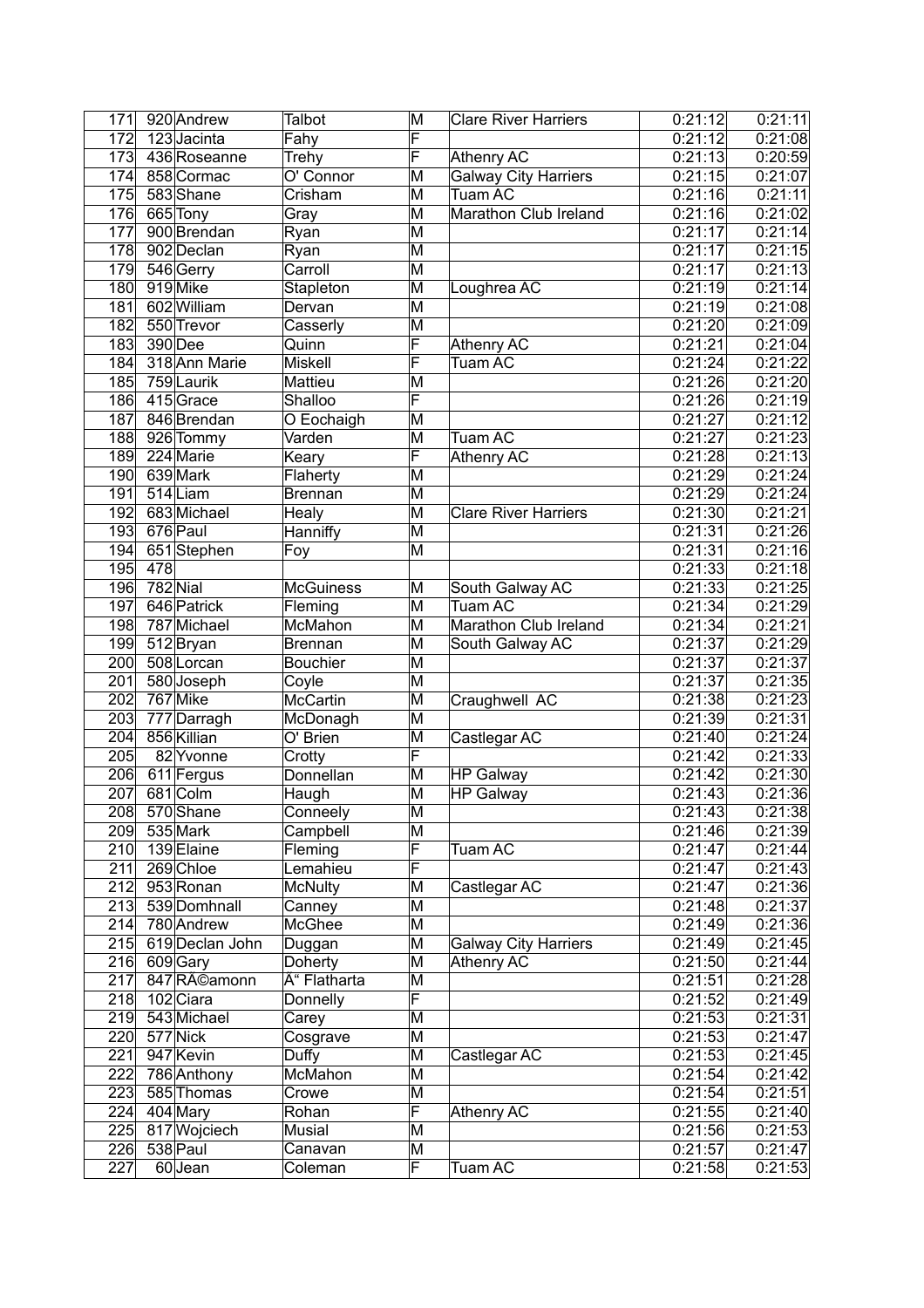| 228              | 848 Denis             | O Gorman         | M                       | Tuam AC                       | 0:21:59              | 0:21:46 |
|------------------|-----------------------|------------------|-------------------------|-------------------------------|----------------------|---------|
| 229              | $754$ Jim             | Maher            | M                       | <b>HP</b> Galway              | 0:22:00              | 0:21:57 |
| 230              | 614 Noel              | Downes           | M                       |                               | 0:22:02              | 0:21:31 |
| 231              | 237 Denise            | Kennedy          | F                       | Galway Tri Club               | 0:22:04              | 0:21:52 |
| 232              | 348 Maeve             | Noone            | F                       | <b>Athenry AC</b>             | 0:22:06              | 0:21:55 |
| 233              | 936 Damien            | Watts            | M                       |                               | 0:22:09              | 0:21:57 |
| 234              | 451 Emer              | Whyte            | F                       | <b>Galway City Harriers</b>   | 0:22:10              | 0:22:04 |
| 235              | 460 Fiona             | Duggan           | F                       |                               | 0:22:10              | 0:22:08 |
| 236              | 668 Russell           | Greaney          | $\overline{\mathsf{M}}$ |                               | 0:22:12              | 0:22:00 |
| 237              | 886 John              | Quinlivan        | M                       | Maree AC                      | 0:22:13              | 0:21:50 |
|                  | 238 903 Philip        | Ryan             | M                       |                               | 0:22:14              | 0:22:00 |
| 239              | 288 Sinead            | Martin           | F                       |                               | 0:22:18              | 0:22:05 |
| 240              | 829 Tod               | Nolan            | M                       | <b>Barnaderg Road Runners</b> | 0:22:19              | 0:22:10 |
| $\overline{241}$ | 864 Brian             | O' Donnell       | M                       | <b>Athenry AC</b>             | 0:22:19              | 0:22:12 |
| 242              | 645 John              | Flattery         | M                       |                               | 0:22:21              | 0:22:14 |
| $\overline{243}$ | 27 Sinead             | <b>Brody</b>     | F                       | <b>Galway City Harriers</b>   | 0:22:23              | 0:22:20 |
| $\overline{244}$ | 875 Liam              | O' Shaughnessy   | M                       |                               | 0:22:23              | 0:22:07 |
| 245              | 640 Patrick           | Flaherty         | M                       | <b>HP Galway</b>              | 0:22:24              | 0:22:18 |
| 246              | 969 John Joe          |                  | M                       | Corofin AC                    | $\overline{0:}22:25$ |         |
|                  |                       | Higgins          |                         |                               |                      | 0:22:20 |
| $\overline{247}$ | 650 Martin            | Fortune          | M                       |                               | 0:22:25              | 0:22:17 |
| 248              | 385 Linda             | Porter           | F                       | Craughwell AC                 | 0:22:25              | 0:22:22 |
| 249              | 968 Neville           | Hynes            | $\overline{\mathsf{M}}$ |                               | 0:22:26              | 0:22:16 |
| 250              | 756 Tomas             | Mangan           | $\overline{\mathsf{M}}$ | Athenry AC                    | 0:22:26              | 0:22:09 |
| 251              | 958 Francis           | Finucane         | M                       |                               | 0:22:28              | 0:22:24 |
| $\overline{252}$ | 805 David             | Moran            | $\overline{\mathsf{M}}$ |                               | 0:22:28              | 0:22:22 |
| 253              | $795$ Tom             | Mitchell         | M                       | Craughwell AC                 | 0:22:30              | 0:22:26 |
| 254              | $\overline{52}$ Janet | Clancy           | F                       | <b>Athenry AC</b>             | 0:22:30              | 0:22:19 |
| 255              | 554 Gerard            | Clery            | M                       | Predator Tri Club             | 0:22:31              | 0:22:23 |
| 256              | 838 Eoin              | Ó Conghaile      | M                       | <b>HP Galway</b>              | 0:22:32              | 0:22:23 |
| $\overline{257}$ | 853 Sean              | O Raghallaigh    | M                       |                               | 0:22:33              | 0:22:27 |
| 258              | 334 Michelle          | Murphy           | F                       |                               | 0:22:34              | 0:22:31 |
| 259              | 62 Abigail            | Colleran         | F                       | <b>Galway City Harriers</b>   | 0:22:35              | 0:22:26 |
| 260              | $725$ Tom             | Kilgarriff       | M                       | <b>HP Galway</b>              | 0:22:36              | 0:22:34 |
| 261              | 627 John              | Fahy             | M                       |                               | 0:22:36              | 0:22:35 |
| 262              | 703 Simon             | Iwasaki          | M                       | <b>HP Galway</b>              | 0:22:36              | 0:22:26 |
| 263              | 769 Cathal            | <b>McCormack</b> | M                       |                               | 0:22:37              | 0:22:31 |
| 264              | $731$ John            | Lawlor           | M                       | Maree AC                      | 0:22:38              | 0:22:21 |
| $\overline{265}$ | 590 Niall             | Daly             | $\overline{\mathsf{M}}$ | <b>Galway City Harriers</b>   | 0:22:38              | 0:22:28 |
| 266              | 704 Trevor            | Jennings         | M                       |                               | 0:22:39              | 0:22:29 |
| 267              | 107 Fiona             | Doughan          | F                       | Athenry AC                    | 0:22:42              | 0:22:26 |
| 268              | 101 Melanie           | Donnellan        | $\overline{\mathsf{F}}$ |                               | 0:22:42              | 0:22:27 |
| 269              | 187 Deirdre           | Hardiman         | F                       |                               | 0:22:43              | 0:22:30 |
| 270              | 677 David             | Hardiman         | M                       |                               | 0:22:43              | 0:22:30 |
| 271              | 206 Amanda            | Horan            | F                       | South Galway AC               | 0:22:46              | 0:22:39 |
| 272              | 358 Emer              | O Mahony         | $\overline{\mathsf{F}}$ |                               | 0:22:47              | 0:22:34 |
| 273              | 932 Paul              | Walsh            | $\overline{\mathsf{M}}$ | <b>Galway City Harriers</b>   | 0:22:48              | 0:22:17 |
| 274              | $511$ Tom             | <b>Bradley</b>   | M                       |                               | 0:22:48              | 0:22:17 |
| 275              | 593 Keith             | Davies           | M                       |                               | 0:22:50              | 0:22:35 |
| 276              | 35 Chris              | <b>Burke</b>     | F                       |                               | 0:22:51              | 0:22:37 |
| 277              | 38Stephen             | <b>Burke</b>     | М                       |                               | 0:22:52              | 0:22:33 |
| 278              | 329 Fiona             | Mulcair          | F                       |                               | 0:22:52              | 0:22:40 |
| 279              | 437 Avril             | Tully            | $\overline{\mathsf{F}}$ |                               | 0:22:52              | 0:22:45 |
| 280              | 322 Petrina           | <b>Mitchell</b>  | F                       |                               | 0:22:53              | 0:22:49 |
| 281              | $501$ Paul            | Anglim           | $\overline{\mathsf{M}}$ |                               | 0:22:53              | 0:22:32 |
| 282              | 316 Maura             | Meenaghan        | F                       | Tuam AC                       | 0:22:54              | 0:22:50 |
| 283              | 276 Anne              | Lyng             | F                       | Athenry AC                    | 0:22:54              | 0:22:47 |
|                  |                       |                  |                         |                               |                      |         |
| 284              | 634 Aodhan            | Fitzgerald       | M                       |                               | 0:22:54              | 0:22:47 |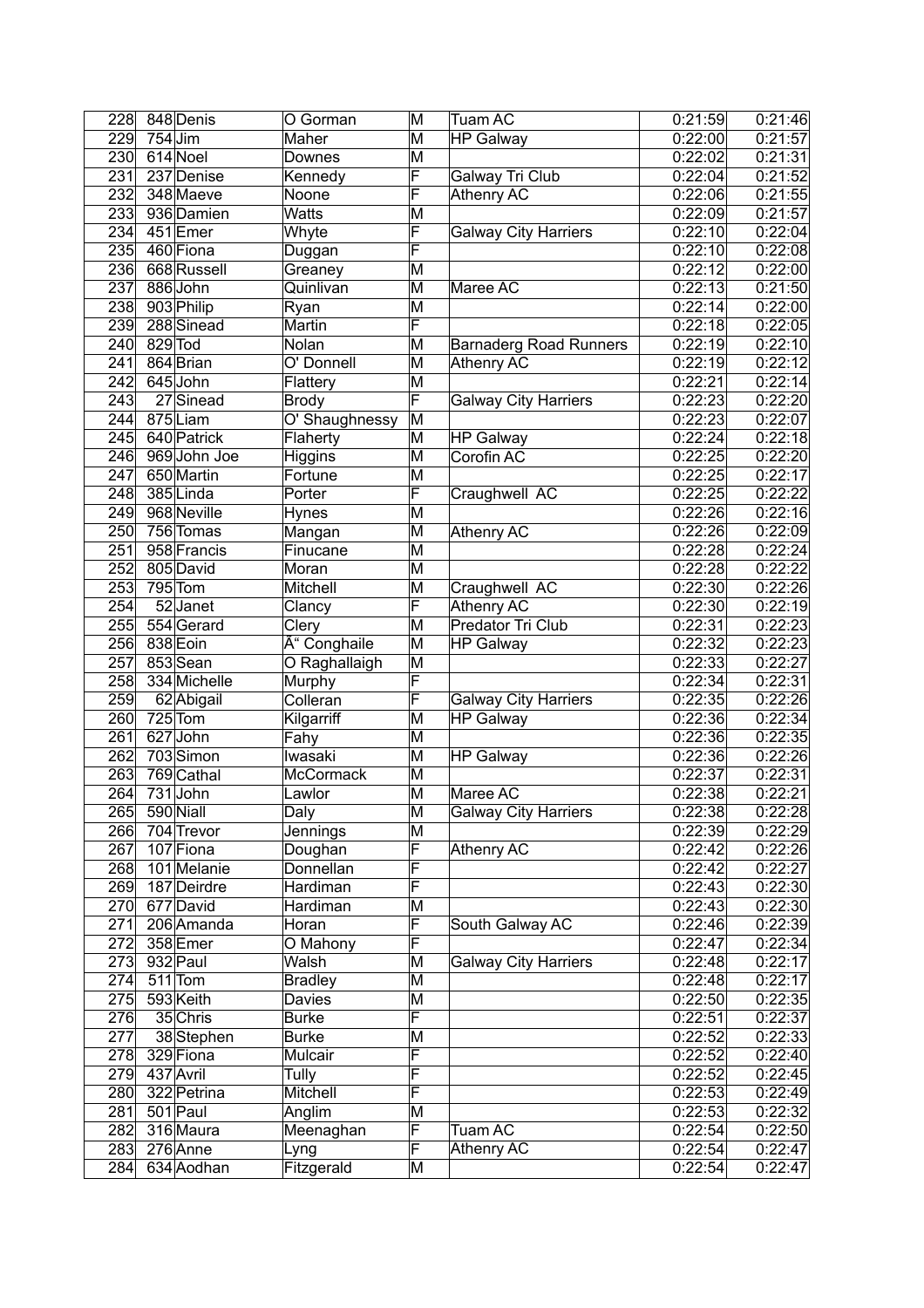| 285              |       | 464 Mairead             | <b>Blake</b>   | F                       | Athenry AC                    | 0:22:55 | 0:22:35            |
|------------------|-------|-------------------------|----------------|-------------------------|-------------------------------|---------|--------------------|
| 286              |       | $264$ M $\tilde{A}$ ire | Leader         | $\overline{\sf F}$      | <b>Athenry AC</b>             | 0:22:56 | 0:22:35            |
| 287              |       | 718Jason                | Kelly          | M                       | <b>Galway City Harriers</b>   | 0:22:56 | 0:22:46            |
| 288              |       | 727 Justin              | Lane           | M                       | Tuam AC                       | 0:22:56 | 0:22:53            |
| 289              |       | 809 Fergus              | <b>Mullins</b> | M                       | Predator Tri Club             | 0:22:58 | 0:22:49            |
| 290              | 503 T |                         | <b>Beatty</b>  | M                       | Loughrea AC                   | 0:22:58 | 0:22:54            |
| 291              |       | 81 Lorraine             | Cronnolly      | F                       |                               | 0:23:02 | 0:22:47            |
| 292              |       | 67 Nicola               | Condon         | F                       | Athenry AC                    | 0:23:03 | 0:22:48            |
| 293              |       | 741 Martin              | Lennon         | M                       | East Galway AC                | 0:23:04 | 0:22:39            |
| 294              |       | 576 Peter               | Corrigan       | M                       | <b>Clare River Harriers</b>   | 0:23:05 | 0:22:54            |
| 295              |       | 697 Richie              | Humphreys      | M                       | Athenry AC                    | 0:23:06 | 0:22:52            |
| 296              |       | 934 Mirko               | Warnke         | M                       | Marathon Club Ireland         | 0:23:06 | 0:22:51            |
| 297              |       | 963 Declan              | Varley         | M                       |                               | 0:23:09 | 0:22:59            |
| 298              |       | 271 Gearoidin           | Leonard        | $\overline{\mathsf{F}}$ |                               | 0:23:11 | 0:22:54            |
| 299              |       | 502 Darragh             | <b>Bailey</b>  | M                       | <b>HP Galway</b>              | 0:23:12 | 0:23:05            |
| 300              |       | 839 Hayden              | O Connell      | $\overline{\mathsf{M}}$ |                               | 0:23:12 | 0:22:52            |
| $\overline{301}$ |       | 698 Joe                 | Hyland         | $\overline{\mathsf{M}}$ |                               | 0:23:13 | 0:23:00            |
| 302              |       | 628 Noel                | Fahy           | M                       | South Galway AC               | 0:23:14 | 0:23:06            |
| 303              |       | 939 Eoin                | White          | M                       |                               | 0:23:14 | 0:22:49            |
| $\overline{304}$ |       | 648 Patrick             | Foley          | M                       | Predator Tri Club             | 0:23:14 | 0:23:05            |
| $\overline{305}$ |       | 626 Gordon              |                | M                       |                               | 0:23:16 |                    |
| 306              |       |                         | Fahy           | M                       |                               | 0:23:18 | 0:22:53<br>0:23:11 |
|                  |       | 630 Tony<br>712 Mark    | Fahy           | M                       | <b>Galway City Harriers</b>   |         |                    |
| 307              |       |                         | Keane          |                         | East Galway AC                | 0:23:19 | 0:23:09            |
| 308              |       | 567 Marc                | Connaughton    | M                       |                               | 0:23:19 | 0:23:18            |
| 309              |       | 659 Tim                 | Geraghty       | $\overline{\mathsf{M}}$ | <b>Galway City Harriers</b>   | 0:23:20 | 0:23:10            |
| 310              |       | 510 Tomas               | <b>Boyle</b>   | M                       |                               | 0:23:20 | 0:23:04            |
| 311              |       | 213 Bridget             | Jacobsen       | $\overline{\mathsf{F}}$ | <b>Galway City Harriers</b>   | 0:23:21 | 0:23:10            |
| 312              |       | 705 Conor               | Jennings       | M                       |                               | 0:23:22 | 0:23:10            |
| 313              |       | 971 William             | Geraghty       | M                       |                               | 0:23:22 | 0:23:03            |
| 314              |       | 891John                 | Reddington     | M                       | Loughrea AC                   | 0:23:23 | 0:22:49            |
| 315              |       | 19 Patricia             | <b>Boyle</b>   | F                       |                               | 0:23:23 | 0:23:06            |
| 316              |       | 851Shane                | O Meara        | M                       |                               | 0:23:24 | 0:23:14            |
| 317              |       | 738 Barry               | Leenane        | M                       |                               | 0:23:24 | 0:23:08            |
| 318              |       | 137 Sinead              | Flannery       | F                       | <b>Galway City Harriers</b>   | 0:23:25 | 0:23:15            |
| 319              |       | 801 John                | Mongan         | M                       | Tuam AC                       | 0:23:27 | 0:23:17            |
| 320              |       | 282 Pamela              | Mahony         | F                       | <b>Barnaderg Road Runners</b> | 0:23:27 | 0:23:21            |
| 321              |       | 584 Alan                | Cronin         | M                       |                               | 0:23:28 | 0:23:15            |
| 322              |       | 131 Fiona Patricia      | Fitzgerald     | ۲                       | <b>Galway City Harriers</b>   | 0:23:29 | 0:23:21            |
| $\overline{3}23$ |       | 466 Grainne             | Ni Fhatharta   | F                       | <b>Galway City Harriers</b>   | 0:23:30 | 0:23:25            |
| 324              |       | 199Joanne               | Henry          | F                       | Run Kinvara                   | 0:23:30 | 0:23:10            |
| 325              |       | 112 Maria               | Duddy          | F                       | <b>Galway City Harriers</b>   | 0:23:31 | 0:22:57            |
| 326              |       | 79Geraldine             | Cronnelly      | F                       | Athenry AC                    | 0:23:31 | 0:23:21            |
| 327              |       | 752 Philip              | Magnier        | M                       | Athenry AC                    | 0:23:32 | 0:23:27            |
| 328              |       | 124 Carmel              | Fallon         | F                       |                               | 0:23:34 | 0:23:31            |
| 329              |       | 999 Aaron E.            | O'Preslaoi     | M                       | Athenry AC                    | 0:23:35 | 0:23:35            |
| 330              |       | 424 Orla                | <b>Stevens</b> | F                       | Athenry AC                    | 0:23:35 | 0:23:15            |
| 331              |       | 150Lorna                | Freeman        | F                       | Athenry AC                    | 0:23:36 | 0:23:26            |
| 332              |       | 533 Enda                | Callanan       | M                       | Loughrea AC                   | 0:23:40 | 0:23:06            |
| 333              |       | 873 Garry               | O' Malley      | M                       | Loughrea AC                   | 0:23:42 | 0:23:23            |
| 334              |       | 211 Maeve               | Hynes          | F                       |                               | 0:23:44 | 0:23:25            |
| 335              |       | 905 Aonghus             | Sammin         | M                       | <b>Galway City Harriers</b>   | 0:23:44 | 0:23:44            |
| 336              |       | 379 Claire              | O' Sullivan    | F                       |                               | 0:23:44 | 0:23:32            |
| 337              |       | 507 Norman              | <b>Black</b>   | M                       |                               | 0:23:45 | 0:23:17            |
| 338              |       | 760 Colm                | McAllen        | M                       | Craughwell AC                 | 0:23:46 | 0:23:40            |
| 339              |       | 458 Anne-Marie          | Wwalsh         | F                       |                               | 0:23:47 | 0:23:31            |
| 340              |       | $371$ Jean              | O' Grady       | F                       |                               | 0:23:48 | 0:23:45            |
| 341              |       | $753$ Tom               | Maguire        | M                       |                               | 0:23:48 | 0:23:20            |
|                  |       |                         |                |                         |                               |         |                    |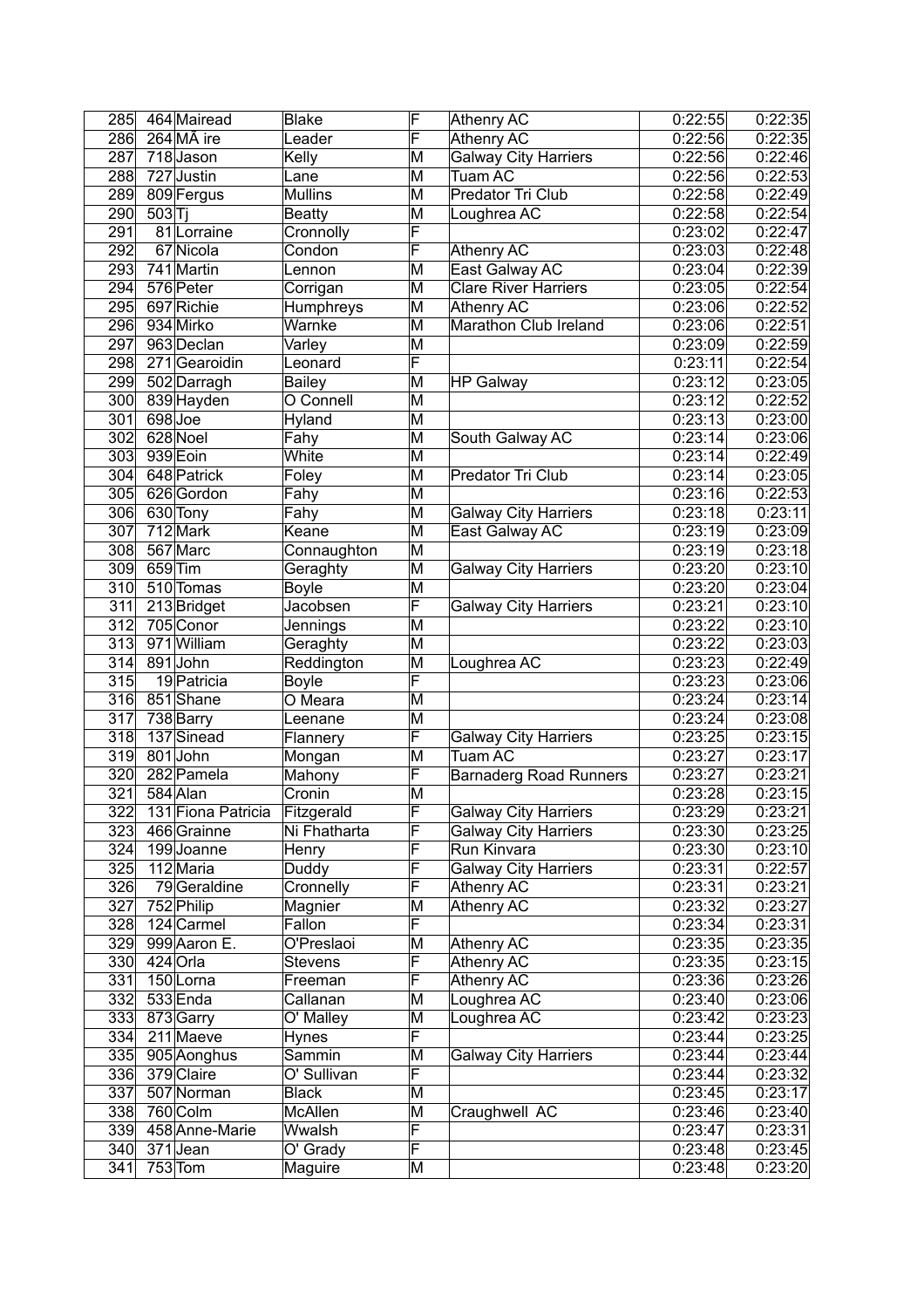|                  |            | 342 818 Frankie         | Nally              | M                       |                             | 0:23:50 | 0:23:45 |
|------------------|------------|-------------------------|--------------------|-------------------------|-----------------------------|---------|---------|
| 343              | 863 Kevin  |                         | $\overline{O}$ Dea | M                       | <b>Clare River Harriers</b> | 0:23:50 | 0:23:50 |
| 344              |            | 455 Annette             | Wilson             | F                       |                             | 0:23:50 | 0:23:29 |
| 345              |            | 6 Aishling              | <b>Barrett</b>     | F                       | <b>Athenry AC</b>           | 0:23:51 | 0:23:45 |
| 346              |            | 548 Micheal             | Casey              | M                       |                             | 0:23:52 | 0:23:36 |
| 347              | 746 Noel   |                         | Lowry              | M                       |                             | 0:23:55 | 0:23:38 |
| 348              |            | 43 Brighid              | Cannon             | $\overline{\mathsf{F}}$ | Athenry AC                  | 0:23:56 | 0:23:50 |
| 349              |            | 265 Esther              | Leahy              | F                       | Athenry AC                  | 0:23:57 | 0:23:42 |
| $\overline{350}$ |            | 17 Catherine            | <b>Bourke</b>      | F                       | Maree AC                    | 0:23:57 | 0:23:38 |
| 351              | 304 Linda  |                         | <b>McGuinness</b>  | $\overline{\sf F}$      |                             | 0:23:57 | 0:23:37 |
| $\overline{352}$ | 970 Frank  |                         | Dunleavy           | M                       |                             | 0:23:57 | 0:23:35 |
| 353              |            | $\overline{245}$ Joanna | Kiely              | F                       | Tuam AC                     | 0:24:00 | 0:23:49 |
| 354              |            | 378 Sabrina             | O' Regan           | F                       | Loughrea AC                 | 0:24:02 | 0:23:40 |
| 355              |            | 541 Brendan             | Canning            | M                       |                             | 0:24:03 | 0:23:56 |
| 356              | 564 Fergal |                         | Connaire           | $\overline{\mathsf{M}}$ | Loughrea AC                 | 0:24:04 | 0:23:49 |
| $\overline{357}$ |            | 401 Siobhan             | Reynolds           | F                       | <b>Tuam AC</b>              | 0:24:05 | 0:24:01 |
| 358              |            | 80 Marie                | Cronnelly          | F                       | <b>Athenry AC</b>           | 0:24:06 | 0:23:55 |
| 359              | 292 Marie  |                         | <b>McCarthy</b>    | F                       | Athenry AC                  | 0:24:06 | 0:24:06 |
| 360              |            | 3Lisa                   | Allen              | F                       |                             | 0:24:07 | 0:23:46 |
| 361              |            | 793 Michael             | Mitchell           | M                       |                             | 0:24:07 | 0:23:59 |
| 362              | 235 Sheila |                         | Kelly              | F                       | Athenry AC                  | 0:24:08 | 0:23:53 |
| 363              | 723 Mike   |                         | <b>Kerrins</b>     | M                       | Loughrea AC                 | 0:24:09 | 0:23:53 |
| 364              | 938 Ferdy  |                         | Whelan             | $\overline{\mathsf{M}}$ | Loughrea AC                 | 0:24:09 | 0:23:54 |
| 365              | 170 Cara   |                         | Gleeson            | F                       | <b>Galway Tri Club</b>      | 0:24:09 | 0:23:57 |
| 366              | 603 Kevin  |                         | Devane             | M                       | Athenry AC                  | 0:24:09 | 0:23:59 |
| 367              | 865 David  |                         | O' Flaherty        | M                       | HP Galway                   | 0:24:10 | 0:24:02 |
| 368              |            | 657 Vincent             | Garvey             | M                       | <b>HP Galway</b>            | 0:24:10 | 0:23:45 |
| 369              |            | 350 Therese             | Noone              | $\overline{\mathsf{F}}$ | <b>Athenry AC</b>           | 0:24:12 | 0:24:07 |
| 370              | 233 Orla   |                         | Kelly              | F                       |                             | 0:24:13 | 0:24:09 |
| 371              |            | 776 Thomas              | McDonagh           | $\overline{\mathsf{M}}$ |                             | 0:24:15 | 0:24:02 |
| 372              | 921 Chris  |                         | Talbot             | M                       |                             | 0:24:16 | 0:24:06 |
| $\overline{373}$ | 295 Orla   |                         | McCluskey          | F                       | Athenry AC                  | 0:24:18 | 0:24:13 |
| 374              | 560 Karol  |                         | Collins            | M                       |                             | 0:24:21 | 0:23:54 |
| 375              | 707 Tony   |                         | Jordan             | M                       | Maree AC                    | 0:24:21 | 0:23:55 |
| 376              |            | 312 Angela              | McManaman          | F                       | <b>Athenry AC</b>           | 0:24:23 | 0:24:08 |
| 377              | 975        |                         |                    |                         |                             | 0:24:23 | 0:24:12 |
| 378              | 631 Derek  |                         | Fanning            | M                       | Tuam AC                     | 0:24:27 | 0:24:01 |
| $\overline{379}$ |            | 618 Cathal              | Duffy              | M                       | ∣Athenry AC                 | 0:24:27 | 0:24:19 |
| 380              |            | 291 Maeve               | McCafferty         | F                       |                             | 0:24:28 | 0:24:02 |
| 381              |            | 874 Fergal              | O' Malley          | M                       | Tuam AC                     | 0:24:35 | 0:24:25 |
| 382              |            | 892 Anthony             | Redmond            | M                       |                             | 0:24:37 | 0:24:20 |
| 383              |            | 581 Padhraig            | Coyne              | M                       |                             | 0:24:37 | 0:24:19 |
| 384              | 230 Fiona  |                         | Kelly              | F                       | Craughwell AC               | 0:24:38 | 0:24:30 |
| 385              | 132 Olivia |                         | <b>Fitzpatrick</b> | F                       | Tuam AC                     | 0:24:39 | 0:24:16 |
| 386              | 629 Tadhg  |                         | Fahy               | M                       | Loughrea AC                 | 0:24:39 | 0:24:20 |
| 387              | 881Liam    |                         | Power              | M                       | Galway Tri Club             | 0:24:40 | 0:24:11 |
| 388              |            | 884 Diarmuid            | Quill              | M                       | Craughwell AC               | 0:24:40 | 0:24:16 |
| 389              | 180 Helen  |                         | Hallinan           | F                       | Craughwell AC               | 0:24:41 | 0:24:33 |
| 390              |            | 223 Eimear              | Keary              | $\overline{\mathsf{F}}$ |                             | 0:24:42 | 0:24:26 |
| 391              |            | 127 Sheena              | Fennell            | F                       | Galway Tri Club             | 0:24:44 | 0:24:16 |
| 392              |            | 389 Christina           | Quinn              | $\overline{\mathsf{F}}$ |                             | 0:24:45 | 0:24:35 |
| 393              | $134$ Ruth |                         | Flaherty           | $\overline{\mathsf{F}}$ |                             | 0:24:46 | 0:24:34 |
| 394              |            | 86 Noreen               | Cullinan           | $\overline{\mathsf{F}}$ |                             | 0:24:46 | 0:24:34 |
| 395              | 582 Philip |                         | Cribbin            | M                       | <b>Clare River Harriers</b> | 0:24:47 | 0:24:38 |
| 396              | 278 Fiona  |                         | Lyons              | F                       | Galway Tri Club             | 0:24:47 | 0:24:33 |
| 397              |            | 260 Donna               | Lane               | F                       | Athenry AC                  | 0:24:48 | 0:24:30 |
| 398              |            | 899 Roger               | Rushe              | M                       | Tuam AC                     | 0:24:50 | 0:24:50 |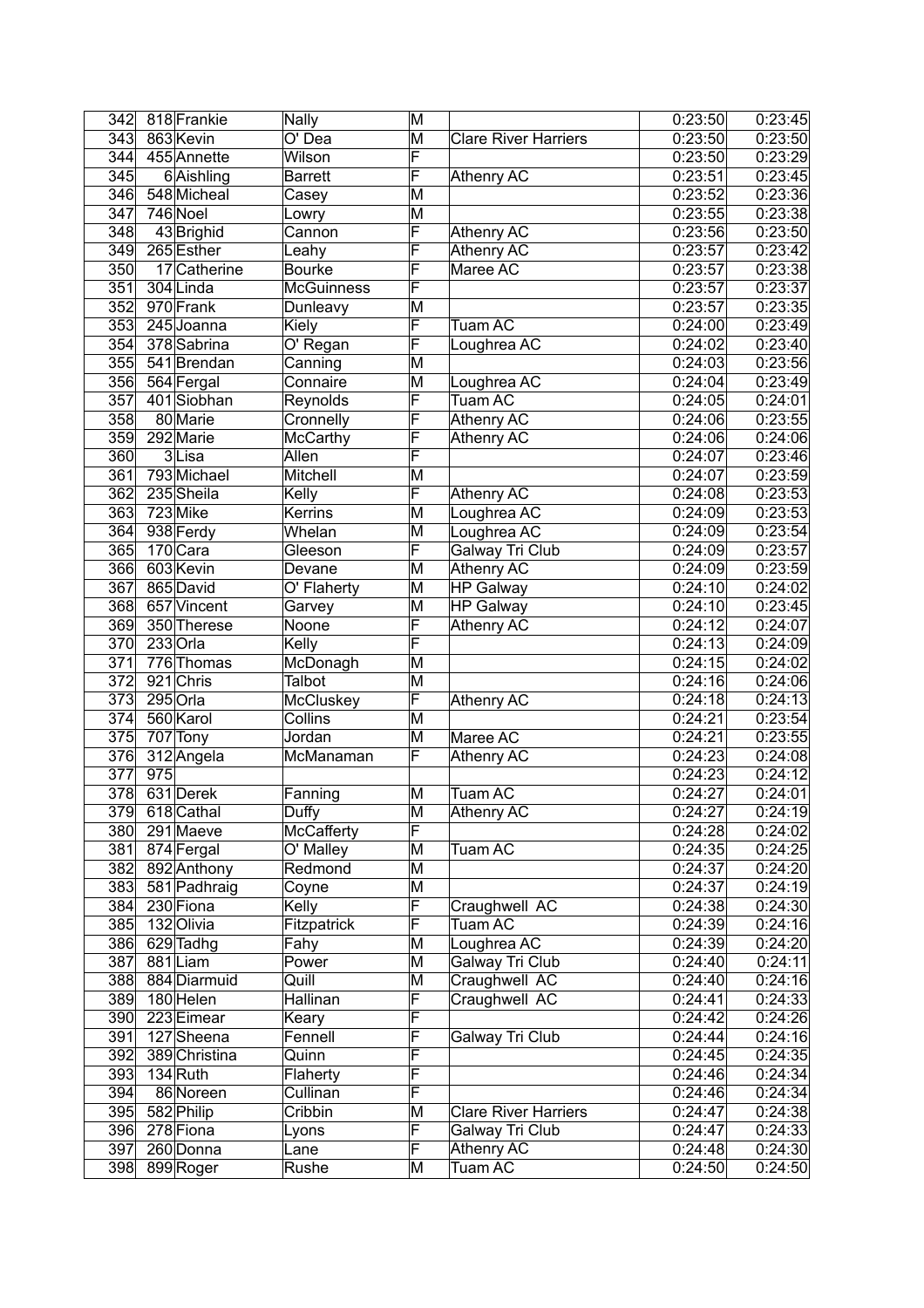| 400<br>562 Malachy<br>M<br>Athenry AC<br>0:24:54<br>Conlon<br>0:24:54<br>401<br>$824$ Tom<br>M<br><b>HP Galway</b><br>Newman<br>F<br>402<br>293 Niamh<br>0:24:55<br>0:24:26<br><b>McCarthy</b><br>403<br>525 Martin<br>0:24:55<br>0:24:41<br><b>Burke</b><br>M<br>F<br>402 Paula<br>0:24:56<br>404<br>Rochford<br>0:24:37<br>F<br>405<br>90Laura<br><b>Galway Tri Club</b><br>0:24:58<br>0:24:38<br>Darby<br>F<br>406<br>377 Niamh<br><b>Galway City Harriers</b><br>0:24:59<br>O' Regan<br>0:24:48<br>F<br>407<br>0:24:36<br>208 Angelina<br>0:25:00<br>Hynes<br>F<br>408<br><b>Galway City Harriers</b><br>162Brenda<br>0:25:01<br>0:24:44<br>Gavin<br>F<br>335 Niamh<br>409<br>0:25:02<br>0:24:58<br>Murphy<br>F<br>410<br>325 Siobhan<br>0:25:03<br>0:24:45<br>Moore<br>411<br>915 Brian<br>M<br>0:25:05<br>0:24:51<br>Somers<br>$\overline{\mathsf{F}}$<br>412<br>449 Dorcas<br>0:25:07<br>0:25:03<br>Whitney<br>Maree AC<br>F<br>413<br>403 Bernie<br>0:25:07<br>0:25:03<br>Ballinasloe road runners<br>Rogers<br>F<br>414<br>376 Charlotte<br>0:25:10<br>0:24:48<br>Loughrea AC<br>O' Regan<br>$\overline{415}$<br>826 Frank<br>0:25:10<br>0:24:38<br>Nolan<br>M<br>807 Paul<br>416<br>M<br>0:25:12<br>0:24:44<br>Moran<br>417<br>518 Eoin<br>M<br>0:25:15<br>0:24:57<br><b>Brown</b><br>418<br>555 Sean<br>M<br>Run Kinvara<br>0:25:15<br>Colins<br>0:24:55<br>F<br>419<br>29 Marie<br>0:25:17<br>0:24:48<br><b>Browne</b><br>$\overline{\mathsf{F}}$<br>420<br>258 Michelle<br>0:25:18<br>0:24:50<br>Kyne<br>F<br>421<br>$25$ Liz<br><b>Athenry AC</b><br>0:25:19<br>0:25:12<br><b>Broderick</b><br>$\overline{\sf F}$<br>422<br>68 Elaine<br>0:25:19<br>0:24:49<br>Conmy<br>$\overline{\mathsf{F}}$<br>$\overline{423}$<br>0:25:20<br>11 Patti-Ann<br><b>Beirne</b><br>Maree AC<br>F<br>424<br>473 Audrey<br>0:25:23<br>0:25:21<br>Greaney<br>F<br>425<br>289 Aisling<br>Maree AC<br>0:25:23<br>0:25:01<br>Martyn<br>426<br>735 Eamon<br>M<br>0:25:25<br>0:25:10<br>Leahy<br>$\overline{\mathsf{F}}$<br>427<br>78 Thomasina<br>Coyle<br><b>HP Galway</b><br>0:25:27<br>0:25:25<br>$\overline{\mathsf{F}}$<br>428<br>0:25:28<br>0:25:21<br>360 Majella<br>O Reilly<br>429<br>798 Gearoid<br>0:25:28<br>M<br>0:24:54<br>Moloney<br>430<br>0:25:29<br>692 Donall<br>M<br>0:25:05<br>Hoebler<br>F<br>431<br>0:25:29<br>36 Nuala<br><b>Burke</b><br>0:25:01<br>F<br>432<br>0:25:30<br>0:25:19<br>145 Martina<br>Forde<br>F<br>433<br>158 Elaine<br>0:25:31<br>0:25:27<br>Gantly<br>F<br>434<br>154 Colleen<br>Gallagher<br>0:25:32<br>0:25:22<br>East Galway AC<br>F<br>435<br><b>Galway Tri Club</b><br>0:25:33<br>306 Edel<br>McHale<br>0:25:15<br>0:25:16<br>436<br>608 Sean<br>0:25:34<br><b>Diviney</b><br>$\overline{\mathsf{M}}$<br><b>HP Galway</b><br>437<br>779 Brian<br>M<br>0:25:36<br>0:25:12<br>McGee<br>F<br>438<br>$351$ Ali<br>0:25:37<br>0:25:23<br>Nugent<br>439<br>M<br>0:25:38<br>861 James<br>O' Dea<br>0:25:07<br>F<br>440<br>273 Cora<br><b>Barnaderg Road Runners</b><br>0:25:38<br>0:25:34<br>Loftus<br>F<br>441<br>327 Michelle<br>0:25:40<br>0:25:28<br>Moran<br>442<br>825 Enda<br>Nolan<br>M<br>0:25:41<br>0:25:15<br>443<br>$516$ lan<br>0:25:45<br><b>Broderick</b><br>M<br>0:25:23<br>$\overline{\mathsf{F}}$<br>444<br>426 Mairead<br>Sullivan<br>Athenry AC<br>0:25:45<br>0:25:18<br>$\overline{\mathsf{F}}$<br>445<br>281 Mairead<br>0:25:46<br>0:25:32<br>Madden<br>F<br>446<br>454 Marguerite<br>Wilkinson<br><b>Athenry AC</b><br>0:25:46<br>0:25:28<br>F<br>447<br>126 Mary<br>Farrell<br>0:25:46<br>0:25:43<br>F<br>178 Siobhan<br>Athenry AC<br>0:25:46<br>0:25:30<br>448<br>Guinan<br>F<br>449<br>156 Trina<br>0:25:47<br>Galvin<br>F<br>450<br>88 Margaret<br>Cunningham<br>0:25:47<br>$\overline{\mathsf{F}}$<br>451<br>365 Alma<br>O' Connell<br>0:25:47<br>F<br>452<br>$217$ Edel<br>Kavanagh<br>Craughwell AC<br>0:25:47<br>F<br>453<br>428 Eileen<br>0:25:47<br>Sweeney<br>454<br>815 Ross<br>M<br>0:25:47<br>Murphy<br>F<br>Corofin AC<br>455<br>Killilea<br>0:25:49<br>251 Fidelma | 399 | $76$ Ann | Cormican | F | <b>Galway City Harriers</b> | 0:24:53 | 0:24:38               |
|--------------------------------------------------------------------------------------------------------------------------------------------------------------------------------------------------------------------------------------------------------------------------------------------------------------------------------------------------------------------------------------------------------------------------------------------------------------------------------------------------------------------------------------------------------------------------------------------------------------------------------------------------------------------------------------------------------------------------------------------------------------------------------------------------------------------------------------------------------------------------------------------------------------------------------------------------------------------------------------------------------------------------------------------------------------------------------------------------------------------------------------------------------------------------------------------------------------------------------------------------------------------------------------------------------------------------------------------------------------------------------------------------------------------------------------------------------------------------------------------------------------------------------------------------------------------------------------------------------------------------------------------------------------------------------------------------------------------------------------------------------------------------------------------------------------------------------------------------------------------------------------------------------------------------------------------------------------------------------------------------------------------------------------------------------------------------------------------------------------------------------------------------------------------------------------------------------------------------------------------------------------------------------------------------------------------------------------------------------------------------------------------------------------------------------------------------------------------------------------------------------------------------------------------------------------------------------------------------------------------------------------------------------------------------------------------------------------------------------------------------------------------------------------------------------------------------------------------------------------------------------------------------------------------------------------------------------------------------------------------------------------------------------------------------------------------------------------------------------------------------------------------------------------------------------------------------------------------------------------------------------------------------------------------------------------------------------------------------------------------------------------------------------------------------------------------------------------------------------------------------------------------------------------------------------------------------------------------------------------------------------------------------------------------------------------------------------------------------------------------------------------------------------------------------------------------------------------------------------------------------------------------------------------------------------------------------------------------------------------------------------------------------------------------|-----|----------|----------|---|-----------------------------|---------|-----------------------|
|                                                                                                                                                                                                                                                                                                                                                                                                                                                                                                                                                                                                                                                                                                                                                                                                                                                                                                                                                                                                                                                                                                                                                                                                                                                                                                                                                                                                                                                                                                                                                                                                                                                                                                                                                                                                                                                                                                                                                                                                                                                                                                                                                                                                                                                                                                                                                                                                                                                                                                                                                                                                                                                                                                                                                                                                                                                                                                                                                                                                                                                                                                                                                                                                                                                                                                                                                                                                                                                                                                                                                                                                                                                                                                                                                                                                                                                                                                                                                                                                                                            |     |          |          |   |                             |         | 0:24:26               |
|                                                                                                                                                                                                                                                                                                                                                                                                                                                                                                                                                                                                                                                                                                                                                                                                                                                                                                                                                                                                                                                                                                                                                                                                                                                                                                                                                                                                                                                                                                                                                                                                                                                                                                                                                                                                                                                                                                                                                                                                                                                                                                                                                                                                                                                                                                                                                                                                                                                                                                                                                                                                                                                                                                                                                                                                                                                                                                                                                                                                                                                                                                                                                                                                                                                                                                                                                                                                                                                                                                                                                                                                                                                                                                                                                                                                                                                                                                                                                                                                                                            |     |          |          |   |                             |         | 0:24:43               |
|                                                                                                                                                                                                                                                                                                                                                                                                                                                                                                                                                                                                                                                                                                                                                                                                                                                                                                                                                                                                                                                                                                                                                                                                                                                                                                                                                                                                                                                                                                                                                                                                                                                                                                                                                                                                                                                                                                                                                                                                                                                                                                                                                                                                                                                                                                                                                                                                                                                                                                                                                                                                                                                                                                                                                                                                                                                                                                                                                                                                                                                                                                                                                                                                                                                                                                                                                                                                                                                                                                                                                                                                                                                                                                                                                                                                                                                                                                                                                                                                                                            |     |          |          |   |                             |         |                       |
|                                                                                                                                                                                                                                                                                                                                                                                                                                                                                                                                                                                                                                                                                                                                                                                                                                                                                                                                                                                                                                                                                                                                                                                                                                                                                                                                                                                                                                                                                                                                                                                                                                                                                                                                                                                                                                                                                                                                                                                                                                                                                                                                                                                                                                                                                                                                                                                                                                                                                                                                                                                                                                                                                                                                                                                                                                                                                                                                                                                                                                                                                                                                                                                                                                                                                                                                                                                                                                                                                                                                                                                                                                                                                                                                                                                                                                                                                                                                                                                                                                            |     |          |          |   |                             |         |                       |
|                                                                                                                                                                                                                                                                                                                                                                                                                                                                                                                                                                                                                                                                                                                                                                                                                                                                                                                                                                                                                                                                                                                                                                                                                                                                                                                                                                                                                                                                                                                                                                                                                                                                                                                                                                                                                                                                                                                                                                                                                                                                                                                                                                                                                                                                                                                                                                                                                                                                                                                                                                                                                                                                                                                                                                                                                                                                                                                                                                                                                                                                                                                                                                                                                                                                                                                                                                                                                                                                                                                                                                                                                                                                                                                                                                                                                                                                                                                                                                                                                                            |     |          |          |   |                             |         |                       |
|                                                                                                                                                                                                                                                                                                                                                                                                                                                                                                                                                                                                                                                                                                                                                                                                                                                                                                                                                                                                                                                                                                                                                                                                                                                                                                                                                                                                                                                                                                                                                                                                                                                                                                                                                                                                                                                                                                                                                                                                                                                                                                                                                                                                                                                                                                                                                                                                                                                                                                                                                                                                                                                                                                                                                                                                                                                                                                                                                                                                                                                                                                                                                                                                                                                                                                                                                                                                                                                                                                                                                                                                                                                                                                                                                                                                                                                                                                                                                                                                                                            |     |          |          |   |                             |         |                       |
|                                                                                                                                                                                                                                                                                                                                                                                                                                                                                                                                                                                                                                                                                                                                                                                                                                                                                                                                                                                                                                                                                                                                                                                                                                                                                                                                                                                                                                                                                                                                                                                                                                                                                                                                                                                                                                                                                                                                                                                                                                                                                                                                                                                                                                                                                                                                                                                                                                                                                                                                                                                                                                                                                                                                                                                                                                                                                                                                                                                                                                                                                                                                                                                                                                                                                                                                                                                                                                                                                                                                                                                                                                                                                                                                                                                                                                                                                                                                                                                                                                            |     |          |          |   |                             |         |                       |
|                                                                                                                                                                                                                                                                                                                                                                                                                                                                                                                                                                                                                                                                                                                                                                                                                                                                                                                                                                                                                                                                                                                                                                                                                                                                                                                                                                                                                                                                                                                                                                                                                                                                                                                                                                                                                                                                                                                                                                                                                                                                                                                                                                                                                                                                                                                                                                                                                                                                                                                                                                                                                                                                                                                                                                                                                                                                                                                                                                                                                                                                                                                                                                                                                                                                                                                                                                                                                                                                                                                                                                                                                                                                                                                                                                                                                                                                                                                                                                                                                                            |     |          |          |   |                             |         |                       |
|                                                                                                                                                                                                                                                                                                                                                                                                                                                                                                                                                                                                                                                                                                                                                                                                                                                                                                                                                                                                                                                                                                                                                                                                                                                                                                                                                                                                                                                                                                                                                                                                                                                                                                                                                                                                                                                                                                                                                                                                                                                                                                                                                                                                                                                                                                                                                                                                                                                                                                                                                                                                                                                                                                                                                                                                                                                                                                                                                                                                                                                                                                                                                                                                                                                                                                                                                                                                                                                                                                                                                                                                                                                                                                                                                                                                                                                                                                                                                                                                                                            |     |          |          |   |                             |         |                       |
|                                                                                                                                                                                                                                                                                                                                                                                                                                                                                                                                                                                                                                                                                                                                                                                                                                                                                                                                                                                                                                                                                                                                                                                                                                                                                                                                                                                                                                                                                                                                                                                                                                                                                                                                                                                                                                                                                                                                                                                                                                                                                                                                                                                                                                                                                                                                                                                                                                                                                                                                                                                                                                                                                                                                                                                                                                                                                                                                                                                                                                                                                                                                                                                                                                                                                                                                                                                                                                                                                                                                                                                                                                                                                                                                                                                                                                                                                                                                                                                                                                            |     |          |          |   |                             |         |                       |
|                                                                                                                                                                                                                                                                                                                                                                                                                                                                                                                                                                                                                                                                                                                                                                                                                                                                                                                                                                                                                                                                                                                                                                                                                                                                                                                                                                                                                                                                                                                                                                                                                                                                                                                                                                                                                                                                                                                                                                                                                                                                                                                                                                                                                                                                                                                                                                                                                                                                                                                                                                                                                                                                                                                                                                                                                                                                                                                                                                                                                                                                                                                                                                                                                                                                                                                                                                                                                                                                                                                                                                                                                                                                                                                                                                                                                                                                                                                                                                                                                                            |     |          |          |   |                             |         |                       |
|                                                                                                                                                                                                                                                                                                                                                                                                                                                                                                                                                                                                                                                                                                                                                                                                                                                                                                                                                                                                                                                                                                                                                                                                                                                                                                                                                                                                                                                                                                                                                                                                                                                                                                                                                                                                                                                                                                                                                                                                                                                                                                                                                                                                                                                                                                                                                                                                                                                                                                                                                                                                                                                                                                                                                                                                                                                                                                                                                                                                                                                                                                                                                                                                                                                                                                                                                                                                                                                                                                                                                                                                                                                                                                                                                                                                                                                                                                                                                                                                                                            |     |          |          |   |                             |         |                       |
|                                                                                                                                                                                                                                                                                                                                                                                                                                                                                                                                                                                                                                                                                                                                                                                                                                                                                                                                                                                                                                                                                                                                                                                                                                                                                                                                                                                                                                                                                                                                                                                                                                                                                                                                                                                                                                                                                                                                                                                                                                                                                                                                                                                                                                                                                                                                                                                                                                                                                                                                                                                                                                                                                                                                                                                                                                                                                                                                                                                                                                                                                                                                                                                                                                                                                                                                                                                                                                                                                                                                                                                                                                                                                                                                                                                                                                                                                                                                                                                                                                            |     |          |          |   |                             |         |                       |
|                                                                                                                                                                                                                                                                                                                                                                                                                                                                                                                                                                                                                                                                                                                                                                                                                                                                                                                                                                                                                                                                                                                                                                                                                                                                                                                                                                                                                                                                                                                                                                                                                                                                                                                                                                                                                                                                                                                                                                                                                                                                                                                                                                                                                                                                                                                                                                                                                                                                                                                                                                                                                                                                                                                                                                                                                                                                                                                                                                                                                                                                                                                                                                                                                                                                                                                                                                                                                                                                                                                                                                                                                                                                                                                                                                                                                                                                                                                                                                                                                                            |     |          |          |   |                             |         |                       |
|                                                                                                                                                                                                                                                                                                                                                                                                                                                                                                                                                                                                                                                                                                                                                                                                                                                                                                                                                                                                                                                                                                                                                                                                                                                                                                                                                                                                                                                                                                                                                                                                                                                                                                                                                                                                                                                                                                                                                                                                                                                                                                                                                                                                                                                                                                                                                                                                                                                                                                                                                                                                                                                                                                                                                                                                                                                                                                                                                                                                                                                                                                                                                                                                                                                                                                                                                                                                                                                                                                                                                                                                                                                                                                                                                                                                                                                                                                                                                                                                                                            |     |          |          |   |                             |         |                       |
|                                                                                                                                                                                                                                                                                                                                                                                                                                                                                                                                                                                                                                                                                                                                                                                                                                                                                                                                                                                                                                                                                                                                                                                                                                                                                                                                                                                                                                                                                                                                                                                                                                                                                                                                                                                                                                                                                                                                                                                                                                                                                                                                                                                                                                                                                                                                                                                                                                                                                                                                                                                                                                                                                                                                                                                                                                                                                                                                                                                                                                                                                                                                                                                                                                                                                                                                                                                                                                                                                                                                                                                                                                                                                                                                                                                                                                                                                                                                                                                                                                            |     |          |          |   |                             |         |                       |
|                                                                                                                                                                                                                                                                                                                                                                                                                                                                                                                                                                                                                                                                                                                                                                                                                                                                                                                                                                                                                                                                                                                                                                                                                                                                                                                                                                                                                                                                                                                                                                                                                                                                                                                                                                                                                                                                                                                                                                                                                                                                                                                                                                                                                                                                                                                                                                                                                                                                                                                                                                                                                                                                                                                                                                                                                                                                                                                                                                                                                                                                                                                                                                                                                                                                                                                                                                                                                                                                                                                                                                                                                                                                                                                                                                                                                                                                                                                                                                                                                                            |     |          |          |   |                             |         |                       |
|                                                                                                                                                                                                                                                                                                                                                                                                                                                                                                                                                                                                                                                                                                                                                                                                                                                                                                                                                                                                                                                                                                                                                                                                                                                                                                                                                                                                                                                                                                                                                                                                                                                                                                                                                                                                                                                                                                                                                                                                                                                                                                                                                                                                                                                                                                                                                                                                                                                                                                                                                                                                                                                                                                                                                                                                                                                                                                                                                                                                                                                                                                                                                                                                                                                                                                                                                                                                                                                                                                                                                                                                                                                                                                                                                                                                                                                                                                                                                                                                                                            |     |          |          |   |                             |         |                       |
|                                                                                                                                                                                                                                                                                                                                                                                                                                                                                                                                                                                                                                                                                                                                                                                                                                                                                                                                                                                                                                                                                                                                                                                                                                                                                                                                                                                                                                                                                                                                                                                                                                                                                                                                                                                                                                                                                                                                                                                                                                                                                                                                                                                                                                                                                                                                                                                                                                                                                                                                                                                                                                                                                                                                                                                                                                                                                                                                                                                                                                                                                                                                                                                                                                                                                                                                                                                                                                                                                                                                                                                                                                                                                                                                                                                                                                                                                                                                                                                                                                            |     |          |          |   |                             |         |                       |
|                                                                                                                                                                                                                                                                                                                                                                                                                                                                                                                                                                                                                                                                                                                                                                                                                                                                                                                                                                                                                                                                                                                                                                                                                                                                                                                                                                                                                                                                                                                                                                                                                                                                                                                                                                                                                                                                                                                                                                                                                                                                                                                                                                                                                                                                                                                                                                                                                                                                                                                                                                                                                                                                                                                                                                                                                                                                                                                                                                                                                                                                                                                                                                                                                                                                                                                                                                                                                                                                                                                                                                                                                                                                                                                                                                                                                                                                                                                                                                                                                                            |     |          |          |   |                             |         |                       |
|                                                                                                                                                                                                                                                                                                                                                                                                                                                                                                                                                                                                                                                                                                                                                                                                                                                                                                                                                                                                                                                                                                                                                                                                                                                                                                                                                                                                                                                                                                                                                                                                                                                                                                                                                                                                                                                                                                                                                                                                                                                                                                                                                                                                                                                                                                                                                                                                                                                                                                                                                                                                                                                                                                                                                                                                                                                                                                                                                                                                                                                                                                                                                                                                                                                                                                                                                                                                                                                                                                                                                                                                                                                                                                                                                                                                                                                                                                                                                                                                                                            |     |          |          |   |                             |         |                       |
|                                                                                                                                                                                                                                                                                                                                                                                                                                                                                                                                                                                                                                                                                                                                                                                                                                                                                                                                                                                                                                                                                                                                                                                                                                                                                                                                                                                                                                                                                                                                                                                                                                                                                                                                                                                                                                                                                                                                                                                                                                                                                                                                                                                                                                                                                                                                                                                                                                                                                                                                                                                                                                                                                                                                                                                                                                                                                                                                                                                                                                                                                                                                                                                                                                                                                                                                                                                                                                                                                                                                                                                                                                                                                                                                                                                                                                                                                                                                                                                                                                            |     |          |          |   |                             |         |                       |
|                                                                                                                                                                                                                                                                                                                                                                                                                                                                                                                                                                                                                                                                                                                                                                                                                                                                                                                                                                                                                                                                                                                                                                                                                                                                                                                                                                                                                                                                                                                                                                                                                                                                                                                                                                                                                                                                                                                                                                                                                                                                                                                                                                                                                                                                                                                                                                                                                                                                                                                                                                                                                                                                                                                                                                                                                                                                                                                                                                                                                                                                                                                                                                                                                                                                                                                                                                                                                                                                                                                                                                                                                                                                                                                                                                                                                                                                                                                                                                                                                                            |     |          |          |   |                             |         |                       |
|                                                                                                                                                                                                                                                                                                                                                                                                                                                                                                                                                                                                                                                                                                                                                                                                                                                                                                                                                                                                                                                                                                                                                                                                                                                                                                                                                                                                                                                                                                                                                                                                                                                                                                                                                                                                                                                                                                                                                                                                                                                                                                                                                                                                                                                                                                                                                                                                                                                                                                                                                                                                                                                                                                                                                                                                                                                                                                                                                                                                                                                                                                                                                                                                                                                                                                                                                                                                                                                                                                                                                                                                                                                                                                                                                                                                                                                                                                                                                                                                                                            |     |          |          |   |                             |         |                       |
|                                                                                                                                                                                                                                                                                                                                                                                                                                                                                                                                                                                                                                                                                                                                                                                                                                                                                                                                                                                                                                                                                                                                                                                                                                                                                                                                                                                                                                                                                                                                                                                                                                                                                                                                                                                                                                                                                                                                                                                                                                                                                                                                                                                                                                                                                                                                                                                                                                                                                                                                                                                                                                                                                                                                                                                                                                                                                                                                                                                                                                                                                                                                                                                                                                                                                                                                                                                                                                                                                                                                                                                                                                                                                                                                                                                                                                                                                                                                                                                                                                            |     |          |          |   |                             |         | 0:25:16               |
|                                                                                                                                                                                                                                                                                                                                                                                                                                                                                                                                                                                                                                                                                                                                                                                                                                                                                                                                                                                                                                                                                                                                                                                                                                                                                                                                                                                                                                                                                                                                                                                                                                                                                                                                                                                                                                                                                                                                                                                                                                                                                                                                                                                                                                                                                                                                                                                                                                                                                                                                                                                                                                                                                                                                                                                                                                                                                                                                                                                                                                                                                                                                                                                                                                                                                                                                                                                                                                                                                                                                                                                                                                                                                                                                                                                                                                                                                                                                                                                                                                            |     |          |          |   |                             |         |                       |
|                                                                                                                                                                                                                                                                                                                                                                                                                                                                                                                                                                                                                                                                                                                                                                                                                                                                                                                                                                                                                                                                                                                                                                                                                                                                                                                                                                                                                                                                                                                                                                                                                                                                                                                                                                                                                                                                                                                                                                                                                                                                                                                                                                                                                                                                                                                                                                                                                                                                                                                                                                                                                                                                                                                                                                                                                                                                                                                                                                                                                                                                                                                                                                                                                                                                                                                                                                                                                                                                                                                                                                                                                                                                                                                                                                                                                                                                                                                                                                                                                                            |     |          |          |   |                             |         |                       |
|                                                                                                                                                                                                                                                                                                                                                                                                                                                                                                                                                                                                                                                                                                                                                                                                                                                                                                                                                                                                                                                                                                                                                                                                                                                                                                                                                                                                                                                                                                                                                                                                                                                                                                                                                                                                                                                                                                                                                                                                                                                                                                                                                                                                                                                                                                                                                                                                                                                                                                                                                                                                                                                                                                                                                                                                                                                                                                                                                                                                                                                                                                                                                                                                                                                                                                                                                                                                                                                                                                                                                                                                                                                                                                                                                                                                                                                                                                                                                                                                                                            |     |          |          |   |                             |         |                       |
|                                                                                                                                                                                                                                                                                                                                                                                                                                                                                                                                                                                                                                                                                                                                                                                                                                                                                                                                                                                                                                                                                                                                                                                                                                                                                                                                                                                                                                                                                                                                                                                                                                                                                                                                                                                                                                                                                                                                                                                                                                                                                                                                                                                                                                                                                                                                                                                                                                                                                                                                                                                                                                                                                                                                                                                                                                                                                                                                                                                                                                                                                                                                                                                                                                                                                                                                                                                                                                                                                                                                                                                                                                                                                                                                                                                                                                                                                                                                                                                                                                            |     |          |          |   |                             |         |                       |
|                                                                                                                                                                                                                                                                                                                                                                                                                                                                                                                                                                                                                                                                                                                                                                                                                                                                                                                                                                                                                                                                                                                                                                                                                                                                                                                                                                                                                                                                                                                                                                                                                                                                                                                                                                                                                                                                                                                                                                                                                                                                                                                                                                                                                                                                                                                                                                                                                                                                                                                                                                                                                                                                                                                                                                                                                                                                                                                                                                                                                                                                                                                                                                                                                                                                                                                                                                                                                                                                                                                                                                                                                                                                                                                                                                                                                                                                                                                                                                                                                                            |     |          |          |   |                             |         |                       |
|                                                                                                                                                                                                                                                                                                                                                                                                                                                                                                                                                                                                                                                                                                                                                                                                                                                                                                                                                                                                                                                                                                                                                                                                                                                                                                                                                                                                                                                                                                                                                                                                                                                                                                                                                                                                                                                                                                                                                                                                                                                                                                                                                                                                                                                                                                                                                                                                                                                                                                                                                                                                                                                                                                                                                                                                                                                                                                                                                                                                                                                                                                                                                                                                                                                                                                                                                                                                                                                                                                                                                                                                                                                                                                                                                                                                                                                                                                                                                                                                                                            |     |          |          |   |                             |         |                       |
|                                                                                                                                                                                                                                                                                                                                                                                                                                                                                                                                                                                                                                                                                                                                                                                                                                                                                                                                                                                                                                                                                                                                                                                                                                                                                                                                                                                                                                                                                                                                                                                                                                                                                                                                                                                                                                                                                                                                                                                                                                                                                                                                                                                                                                                                                                                                                                                                                                                                                                                                                                                                                                                                                                                                                                                                                                                                                                                                                                                                                                                                                                                                                                                                                                                                                                                                                                                                                                                                                                                                                                                                                                                                                                                                                                                                                                                                                                                                                                                                                                            |     |          |          |   |                             |         |                       |
|                                                                                                                                                                                                                                                                                                                                                                                                                                                                                                                                                                                                                                                                                                                                                                                                                                                                                                                                                                                                                                                                                                                                                                                                                                                                                                                                                                                                                                                                                                                                                                                                                                                                                                                                                                                                                                                                                                                                                                                                                                                                                                                                                                                                                                                                                                                                                                                                                                                                                                                                                                                                                                                                                                                                                                                                                                                                                                                                                                                                                                                                                                                                                                                                                                                                                                                                                                                                                                                                                                                                                                                                                                                                                                                                                                                                                                                                                                                                                                                                                                            |     |          |          |   |                             |         |                       |
|                                                                                                                                                                                                                                                                                                                                                                                                                                                                                                                                                                                                                                                                                                                                                                                                                                                                                                                                                                                                                                                                                                                                                                                                                                                                                                                                                                                                                                                                                                                                                                                                                                                                                                                                                                                                                                                                                                                                                                                                                                                                                                                                                                                                                                                                                                                                                                                                                                                                                                                                                                                                                                                                                                                                                                                                                                                                                                                                                                                                                                                                                                                                                                                                                                                                                                                                                                                                                                                                                                                                                                                                                                                                                                                                                                                                                                                                                                                                                                                                                                            |     |          |          |   |                             |         |                       |
|                                                                                                                                                                                                                                                                                                                                                                                                                                                                                                                                                                                                                                                                                                                                                                                                                                                                                                                                                                                                                                                                                                                                                                                                                                                                                                                                                                                                                                                                                                                                                                                                                                                                                                                                                                                                                                                                                                                                                                                                                                                                                                                                                                                                                                                                                                                                                                                                                                                                                                                                                                                                                                                                                                                                                                                                                                                                                                                                                                                                                                                                                                                                                                                                                                                                                                                                                                                                                                                                                                                                                                                                                                                                                                                                                                                                                                                                                                                                                                                                                                            |     |          |          |   |                             |         |                       |
|                                                                                                                                                                                                                                                                                                                                                                                                                                                                                                                                                                                                                                                                                                                                                                                                                                                                                                                                                                                                                                                                                                                                                                                                                                                                                                                                                                                                                                                                                                                                                                                                                                                                                                                                                                                                                                                                                                                                                                                                                                                                                                                                                                                                                                                                                                                                                                                                                                                                                                                                                                                                                                                                                                                                                                                                                                                                                                                                                                                                                                                                                                                                                                                                                                                                                                                                                                                                                                                                                                                                                                                                                                                                                                                                                                                                                                                                                                                                                                                                                                            |     |          |          |   |                             |         |                       |
|                                                                                                                                                                                                                                                                                                                                                                                                                                                                                                                                                                                                                                                                                                                                                                                                                                                                                                                                                                                                                                                                                                                                                                                                                                                                                                                                                                                                                                                                                                                                                                                                                                                                                                                                                                                                                                                                                                                                                                                                                                                                                                                                                                                                                                                                                                                                                                                                                                                                                                                                                                                                                                                                                                                                                                                                                                                                                                                                                                                                                                                                                                                                                                                                                                                                                                                                                                                                                                                                                                                                                                                                                                                                                                                                                                                                                                                                                                                                                                                                                                            |     |          |          |   |                             |         |                       |
|                                                                                                                                                                                                                                                                                                                                                                                                                                                                                                                                                                                                                                                                                                                                                                                                                                                                                                                                                                                                                                                                                                                                                                                                                                                                                                                                                                                                                                                                                                                                                                                                                                                                                                                                                                                                                                                                                                                                                                                                                                                                                                                                                                                                                                                                                                                                                                                                                                                                                                                                                                                                                                                                                                                                                                                                                                                                                                                                                                                                                                                                                                                                                                                                                                                                                                                                                                                                                                                                                                                                                                                                                                                                                                                                                                                                                                                                                                                                                                                                                                            |     |          |          |   |                             |         |                       |
|                                                                                                                                                                                                                                                                                                                                                                                                                                                                                                                                                                                                                                                                                                                                                                                                                                                                                                                                                                                                                                                                                                                                                                                                                                                                                                                                                                                                                                                                                                                                                                                                                                                                                                                                                                                                                                                                                                                                                                                                                                                                                                                                                                                                                                                                                                                                                                                                                                                                                                                                                                                                                                                                                                                                                                                                                                                                                                                                                                                                                                                                                                                                                                                                                                                                                                                                                                                                                                                                                                                                                                                                                                                                                                                                                                                                                                                                                                                                                                                                                                            |     |          |          |   |                             |         |                       |
|                                                                                                                                                                                                                                                                                                                                                                                                                                                                                                                                                                                                                                                                                                                                                                                                                                                                                                                                                                                                                                                                                                                                                                                                                                                                                                                                                                                                                                                                                                                                                                                                                                                                                                                                                                                                                                                                                                                                                                                                                                                                                                                                                                                                                                                                                                                                                                                                                                                                                                                                                                                                                                                                                                                                                                                                                                                                                                                                                                                                                                                                                                                                                                                                                                                                                                                                                                                                                                                                                                                                                                                                                                                                                                                                                                                                                                                                                                                                                                                                                                            |     |          |          |   |                             |         |                       |
|                                                                                                                                                                                                                                                                                                                                                                                                                                                                                                                                                                                                                                                                                                                                                                                                                                                                                                                                                                                                                                                                                                                                                                                                                                                                                                                                                                                                                                                                                                                                                                                                                                                                                                                                                                                                                                                                                                                                                                                                                                                                                                                                                                                                                                                                                                                                                                                                                                                                                                                                                                                                                                                                                                                                                                                                                                                                                                                                                                                                                                                                                                                                                                                                                                                                                                                                                                                                                                                                                                                                                                                                                                                                                                                                                                                                                                                                                                                                                                                                                                            |     |          |          |   |                             |         |                       |
|                                                                                                                                                                                                                                                                                                                                                                                                                                                                                                                                                                                                                                                                                                                                                                                                                                                                                                                                                                                                                                                                                                                                                                                                                                                                                                                                                                                                                                                                                                                                                                                                                                                                                                                                                                                                                                                                                                                                                                                                                                                                                                                                                                                                                                                                                                                                                                                                                                                                                                                                                                                                                                                                                                                                                                                                                                                                                                                                                                                                                                                                                                                                                                                                                                                                                                                                                                                                                                                                                                                                                                                                                                                                                                                                                                                                                                                                                                                                                                                                                                            |     |          |          |   |                             |         |                       |
|                                                                                                                                                                                                                                                                                                                                                                                                                                                                                                                                                                                                                                                                                                                                                                                                                                                                                                                                                                                                                                                                                                                                                                                                                                                                                                                                                                                                                                                                                                                                                                                                                                                                                                                                                                                                                                                                                                                                                                                                                                                                                                                                                                                                                                                                                                                                                                                                                                                                                                                                                                                                                                                                                                                                                                                                                                                                                                                                                                                                                                                                                                                                                                                                                                                                                                                                                                                                                                                                                                                                                                                                                                                                                                                                                                                                                                                                                                                                                                                                                                            |     |          |          |   |                             |         |                       |
|                                                                                                                                                                                                                                                                                                                                                                                                                                                                                                                                                                                                                                                                                                                                                                                                                                                                                                                                                                                                                                                                                                                                                                                                                                                                                                                                                                                                                                                                                                                                                                                                                                                                                                                                                                                                                                                                                                                                                                                                                                                                                                                                                                                                                                                                                                                                                                                                                                                                                                                                                                                                                                                                                                                                                                                                                                                                                                                                                                                                                                                                                                                                                                                                                                                                                                                                                                                                                                                                                                                                                                                                                                                                                                                                                                                                                                                                                                                                                                                                                                            |     |          |          |   |                             |         |                       |
|                                                                                                                                                                                                                                                                                                                                                                                                                                                                                                                                                                                                                                                                                                                                                                                                                                                                                                                                                                                                                                                                                                                                                                                                                                                                                                                                                                                                                                                                                                                                                                                                                                                                                                                                                                                                                                                                                                                                                                                                                                                                                                                                                                                                                                                                                                                                                                                                                                                                                                                                                                                                                                                                                                                                                                                                                                                                                                                                                                                                                                                                                                                                                                                                                                                                                                                                                                                                                                                                                                                                                                                                                                                                                                                                                                                                                                                                                                                                                                                                                                            |     |          |          |   |                             |         |                       |
|                                                                                                                                                                                                                                                                                                                                                                                                                                                                                                                                                                                                                                                                                                                                                                                                                                                                                                                                                                                                                                                                                                                                                                                                                                                                                                                                                                                                                                                                                                                                                                                                                                                                                                                                                                                                                                                                                                                                                                                                                                                                                                                                                                                                                                                                                                                                                                                                                                                                                                                                                                                                                                                                                                                                                                                                                                                                                                                                                                                                                                                                                                                                                                                                                                                                                                                                                                                                                                                                                                                                                                                                                                                                                                                                                                                                                                                                                                                                                                                                                                            |     |          |          |   |                             |         |                       |
|                                                                                                                                                                                                                                                                                                                                                                                                                                                                                                                                                                                                                                                                                                                                                                                                                                                                                                                                                                                                                                                                                                                                                                                                                                                                                                                                                                                                                                                                                                                                                                                                                                                                                                                                                                                                                                                                                                                                                                                                                                                                                                                                                                                                                                                                                                                                                                                                                                                                                                                                                                                                                                                                                                                                                                                                                                                                                                                                                                                                                                                                                                                                                                                                                                                                                                                                                                                                                                                                                                                                                                                                                                                                                                                                                                                                                                                                                                                                                                                                                                            |     |          |          |   |                             |         |                       |
|                                                                                                                                                                                                                                                                                                                                                                                                                                                                                                                                                                                                                                                                                                                                                                                                                                                                                                                                                                                                                                                                                                                                                                                                                                                                                                                                                                                                                                                                                                                                                                                                                                                                                                                                                                                                                                                                                                                                                                                                                                                                                                                                                                                                                                                                                                                                                                                                                                                                                                                                                                                                                                                                                                                                                                                                                                                                                                                                                                                                                                                                                                                                                                                                                                                                                                                                                                                                                                                                                                                                                                                                                                                                                                                                                                                                                                                                                                                                                                                                                                            |     |          |          |   |                             |         |                       |
|                                                                                                                                                                                                                                                                                                                                                                                                                                                                                                                                                                                                                                                                                                                                                                                                                                                                                                                                                                                                                                                                                                                                                                                                                                                                                                                                                                                                                                                                                                                                                                                                                                                                                                                                                                                                                                                                                                                                                                                                                                                                                                                                                                                                                                                                                                                                                                                                                                                                                                                                                                                                                                                                                                                                                                                                                                                                                                                                                                                                                                                                                                                                                                                                                                                                                                                                                                                                                                                                                                                                                                                                                                                                                                                                                                                                                                                                                                                                                                                                                                            |     |          |          |   |                             |         |                       |
|                                                                                                                                                                                                                                                                                                                                                                                                                                                                                                                                                                                                                                                                                                                                                                                                                                                                                                                                                                                                                                                                                                                                                                                                                                                                                                                                                                                                                                                                                                                                                                                                                                                                                                                                                                                                                                                                                                                                                                                                                                                                                                                                                                                                                                                                                                                                                                                                                                                                                                                                                                                                                                                                                                                                                                                                                                                                                                                                                                                                                                                                                                                                                                                                                                                                                                                                                                                                                                                                                                                                                                                                                                                                                                                                                                                                                                                                                                                                                                                                                                            |     |          |          |   |                             |         |                       |
|                                                                                                                                                                                                                                                                                                                                                                                                                                                                                                                                                                                                                                                                                                                                                                                                                                                                                                                                                                                                                                                                                                                                                                                                                                                                                                                                                                                                                                                                                                                                                                                                                                                                                                                                                                                                                                                                                                                                                                                                                                                                                                                                                                                                                                                                                                                                                                                                                                                                                                                                                                                                                                                                                                                                                                                                                                                                                                                                                                                                                                                                                                                                                                                                                                                                                                                                                                                                                                                                                                                                                                                                                                                                                                                                                                                                                                                                                                                                                                                                                                            |     |          |          |   |                             |         |                       |
|                                                                                                                                                                                                                                                                                                                                                                                                                                                                                                                                                                                                                                                                                                                                                                                                                                                                                                                                                                                                                                                                                                                                                                                                                                                                                                                                                                                                                                                                                                                                                                                                                                                                                                                                                                                                                                                                                                                                                                                                                                                                                                                                                                                                                                                                                                                                                                                                                                                                                                                                                                                                                                                                                                                                                                                                                                                                                                                                                                                                                                                                                                                                                                                                                                                                                                                                                                                                                                                                                                                                                                                                                                                                                                                                                                                                                                                                                                                                                                                                                                            |     |          |          |   |                             |         | 0:25:31               |
|                                                                                                                                                                                                                                                                                                                                                                                                                                                                                                                                                                                                                                                                                                                                                                                                                                                                                                                                                                                                                                                                                                                                                                                                                                                                                                                                                                                                                                                                                                                                                                                                                                                                                                                                                                                                                                                                                                                                                                                                                                                                                                                                                                                                                                                                                                                                                                                                                                                                                                                                                                                                                                                                                                                                                                                                                                                                                                                                                                                                                                                                                                                                                                                                                                                                                                                                                                                                                                                                                                                                                                                                                                                                                                                                                                                                                                                                                                                                                                                                                                            |     |          |          |   |                             |         | 0:25:17               |
|                                                                                                                                                                                                                                                                                                                                                                                                                                                                                                                                                                                                                                                                                                                                                                                                                                                                                                                                                                                                                                                                                                                                                                                                                                                                                                                                                                                                                                                                                                                                                                                                                                                                                                                                                                                                                                                                                                                                                                                                                                                                                                                                                                                                                                                                                                                                                                                                                                                                                                                                                                                                                                                                                                                                                                                                                                                                                                                                                                                                                                                                                                                                                                                                                                                                                                                                                                                                                                                                                                                                                                                                                                                                                                                                                                                                                                                                                                                                                                                                                                            |     |          |          |   |                             |         | 0:25:30               |
|                                                                                                                                                                                                                                                                                                                                                                                                                                                                                                                                                                                                                                                                                                                                                                                                                                                                                                                                                                                                                                                                                                                                                                                                                                                                                                                                                                                                                                                                                                                                                                                                                                                                                                                                                                                                                                                                                                                                                                                                                                                                                                                                                                                                                                                                                                                                                                                                                                                                                                                                                                                                                                                                                                                                                                                                                                                                                                                                                                                                                                                                                                                                                                                                                                                                                                                                                                                                                                                                                                                                                                                                                                                                                                                                                                                                                                                                                                                                                                                                                                            |     |          |          |   |                             |         | 0:25:18               |
|                                                                                                                                                                                                                                                                                                                                                                                                                                                                                                                                                                                                                                                                                                                                                                                                                                                                                                                                                                                                                                                                                                                                                                                                                                                                                                                                                                                                                                                                                                                                                                                                                                                                                                                                                                                                                                                                                                                                                                                                                                                                                                                                                                                                                                                                                                                                                                                                                                                                                                                                                                                                                                                                                                                                                                                                                                                                                                                                                                                                                                                                                                                                                                                                                                                                                                                                                                                                                                                                                                                                                                                                                                                                                                                                                                                                                                                                                                                                                                                                                                            |     |          |          |   |                             |         | 0:25:35               |
|                                                                                                                                                                                                                                                                                                                                                                                                                                                                                                                                                                                                                                                                                                                                                                                                                                                                                                                                                                                                                                                                                                                                                                                                                                                                                                                                                                                                                                                                                                                                                                                                                                                                                                                                                                                                                                                                                                                                                                                                                                                                                                                                                                                                                                                                                                                                                                                                                                                                                                                                                                                                                                                                                                                                                                                                                                                                                                                                                                                                                                                                                                                                                                                                                                                                                                                                                                                                                                                                                                                                                                                                                                                                                                                                                                                                                                                                                                                                                                                                                                            |     |          |          |   |                             |         | 0:25:35               |
|                                                                                                                                                                                                                                                                                                                                                                                                                                                                                                                                                                                                                                                                                                                                                                                                                                                                                                                                                                                                                                                                                                                                                                                                                                                                                                                                                                                                                                                                                                                                                                                                                                                                                                                                                                                                                                                                                                                                                                                                                                                                                                                                                                                                                                                                                                                                                                                                                                                                                                                                                                                                                                                                                                                                                                                                                                                                                                                                                                                                                                                                                                                                                                                                                                                                                                                                                                                                                                                                                                                                                                                                                                                                                                                                                                                                                                                                                                                                                                                                                                            |     |          |          |   |                             |         | $\overline{0}$ :25:29 |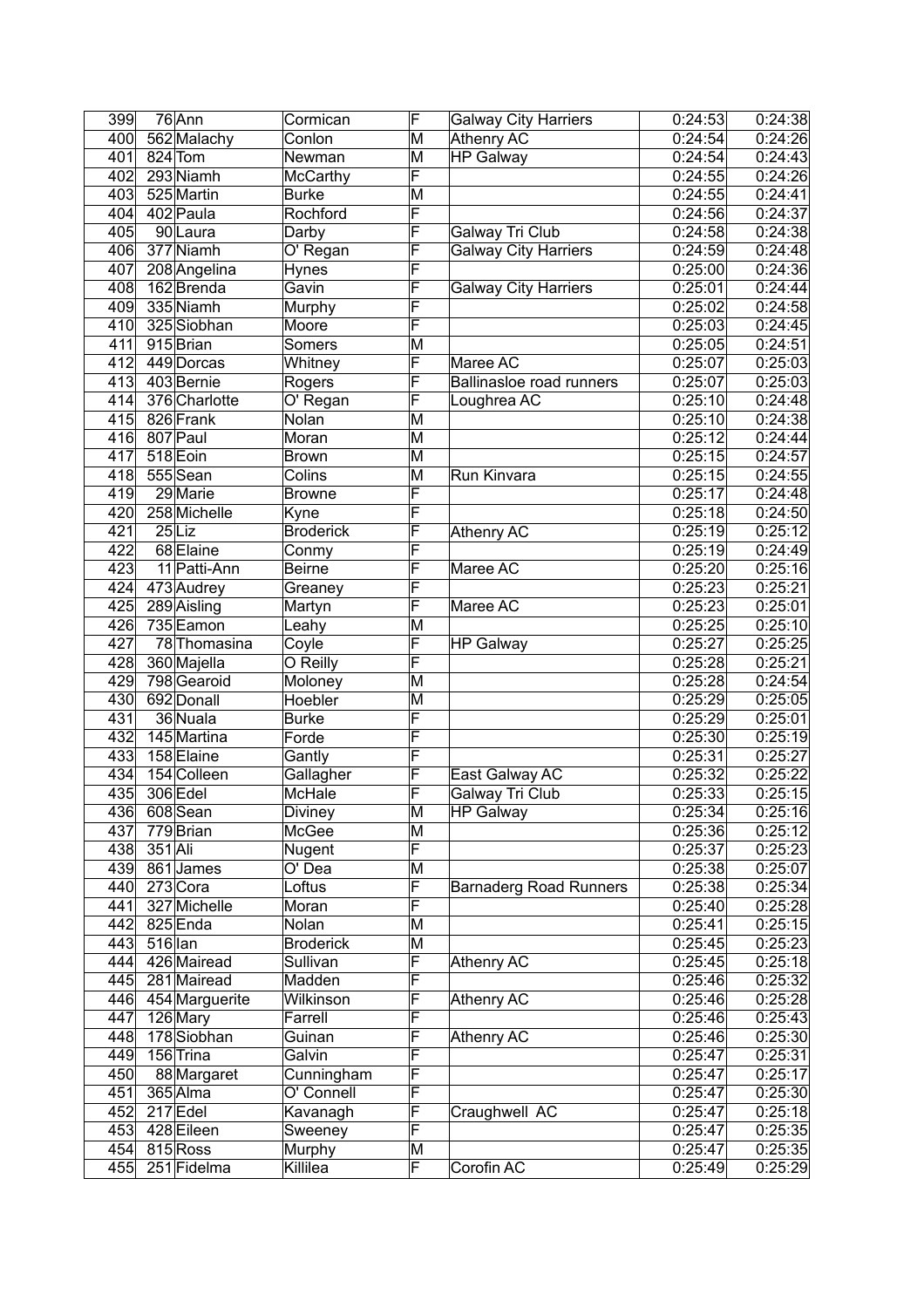|     | 456 912 John  | Smalle         | M                       | HP Galway            | 0:25:51               | 0:25:33              |
|-----|---------------|----------------|-------------------------|----------------------|-----------------------|----------------------|
| 457 | 380 Sally     | O' Sullivan    | F                       |                      | 0:25:51               | 0:25:42              |
| 458 | 448 Elaine    | Ward           | F                       | Craughwell AC        | 0:25:51               | 0:25:42              |
| 459 | 128 Carol     | Finn           | F                       | Craughwell AC        | 0:25:54               | 0:25:26              |
| 460 | 266 Frances   | Leahy          | F                       | Athenry AC           | 0:25:56               | 0:25:36              |
| 461 | 321 Clare     | Mitchell       | F                       | <b>Athenry AC</b>    | 0:25:56               | 0:25:48              |
| 462 | 715Shane      | Keane          | M                       | East Galway AC       | 0:25:59               | 0:25:36              |
| 463 | 337 Fiona     | Murray         | $\overline{\mathsf{F}}$ | <b>Tuam AC</b>       | 0:26:06               | 0:25:50              |
| 464 | 879 Shaun     | Porter         | M                       |                      | 0:26:09               | 0:25:52              |
| 465 | 558 James     | Collins        | M                       |                      | 0:26:09               | 0:25:40              |
| 466 | 148 Dearbhla  | Frain          | $\overline{\mathsf{F}}$ |                      | 0:26:10               | 0:25:54              |
| 467 | 694 Mike      | Holland        | M                       |                      | 0:26:12               | 0:25:58              |
| 468 | 103 Karen     | Donoghue       | F                       |                      | 0:26:12               | 0:25:51              |
| 469 | 10 Mary       | <b>Beatty</b>  | $\overline{\mathsf{F}}$ | Athenry AC           | 0:26:13               | 0:26:04              |
| 470 | 173 Sharon    | Gordon         | $\overline{\mathsf{F}}$ |                      | 0:26:14               | 0:25:39              |
| 471 | 519 Feilim    | <b>Brown</b>   | M                       |                      | 0:26:18               | 0:26:00              |
| 472 | 814 John      | Murphy         | M                       |                      | 0:26:19               | 0:26:05              |
| 473 | 432 Michelle  | Tighe          | F                       |                      | 0:26:20               | 0:25:52              |
| 474 | 465 Claire    | Dempsey        | F                       |                      | 0:26:21               | 0:25:55              |
| 475 | 16 Caroline   | <b>Bodkin</b>  | F                       | Tuam AC              | 0:26:21               | 0:26:03              |
| 476 | 429 Karen     | Sweeney        | F                       |                      | 0:26:21               | 0:25:51              |
| 477 | 108 Yvonne    | Dowling        | F                       | Athenry AC           | 0:26:21               | 0:26:04              |
| 478 | 12 Carmel     | <b>Bergin</b>  | $\overline{\mathsf{F}}$ |                      | 0:26:23               | 0:26:02              |
| 479 | 933 Michael   | Ward           | M                       |                      | 0:26:23               | 0:26:09              |
| 480 | 111 Mary      | Duane          | $\overline{\mathsf{F}}$ | <b>Athenry AC</b>    | 0:26:23               | 0:26:06              |
| 481 | $285$ Jane    | Mangan         | $\overline{\mathsf{F}}$ | Athenry AC           | 0:26:25               | 0:26:06              |
| 482 | 21Lisa        | <b>Brady</b>   | $\overline{\mathsf{F}}$ | <b>Tuam AC</b>       | 0:26:25               | 0:26:08              |
| 483 | 53 Julianne   | Clarke         | $\overline{\mathsf{F}}$ |                      | 0:26:26               | 0:26:05              |
| 484 | 832 Frank     | Noone          | $\overline{\mathsf{M}}$ | Athenry AC           | 0:26:27               | 0:26:15              |
| 485 | 252 Niamh     | Killilea       | $\overline{\mathsf{F}}$ |                      | 0:26:27               | 0:26:05              |
| 486 | 405 Ann       | Ronan          | $\overline{\mathsf{F}}$ | <b>Tuam AC</b>       | 0:26:32               | 0:26:19              |
| 487 | 7Louise       | <b>Barrett</b> | F                       |                      | 0:26:34               | 0:26:09              |
| 488 | 743 George    | Livanos        | M                       |                      | 0:26:35               | 0:26:05              |
| 489 | 129 Marie     | Finn           | F                       | <b>Athenry AC</b>    | 0:26:36               | 0:26:10              |
| 490 | 347 Gillian   | Noone          | F                       |                      | 0:26:37               | 0:26:30              |
| 491 | 212 Paula     | Hynes          | $\overline{\mathsf{F}}$ |                      | 0:26:37               | 0:26:28              |
| 492 | 461 Gerardine | <b>Nally</b>   | $\overline{\mathsf{F}}$ | Castlegar AC         | 0:26:37               | 0:26:11              |
| 493 | 412 Maureen   | Ryan           | ⊩                       | Athenry AC           | 0:26:37               | 0:26:20              |
| 494 | 381 Aisling   | O' Sullivan    | $\overline{\mathsf{F}}$ |                      | 0:26:38               | 0:26:24              |
| 495 | 202 Anne      | Higgins        | $\overline{\mathsf{F}}$ |                      | 0:26:39               | 0:26:34              |
| 496 | 130 Kathryn   | Finnegan       | F                       |                      | 0:26:40               | 0:26:10              |
| 497 | 599John       | Deely          | M                       |                      | 0:26:42               | 0:26:23              |
| 498 | 196 Natasha   | Heneghan       | F                       |                      | 0:26:42               | 0:26:18              |
| 499 | 355 Catherine | O Donovan      | F                       |                      | 0:26:42               | 0:26:12              |
| 500 | 209 Elaine    | Hynes          | F                       | Tuam AC              | 0:26:42               | 0:26:24              |
| 501 | 14 Evelyn     | Birmingham     | F                       |                      | 0:26:42               | 0:26:18              |
| 502 | 655 Eamonn    | Gallagher      | M                       |                      | 0:26:43               | 0:26:16              |
| 503 | 446 Aishling  | Ward           | F                       | Loughrea AC          | $\overline{0}$ :26:43 | 0:26:24              |
| 504 | 279 Caoimhe   | Madden         | F                       | Athenry AC           | 0:26:44               | 0:26:34              |
| 505 | 344 Sinead    | Ni Mheallaigh  | F                       | Galway City Harriers | 0:26:47               | 0:26:23              |
| 506 | 34 Caron      | <b>Burke</b>   | $\overline{\mathsf{F}}$ | Loughrea AC          | 0:26:47               | 0:26:29              |
| 507 | 97 Noreen     | Doherty        | $\overline{\mathsf{F}}$ |                      | 0:26:47               | 0:26:28              |
| 508 | 643 Craig     | Flannelly      | M                       | <b>HP Galway</b>     | 0:26:50               | 0:26:32              |
| 509 | 298 Katherine | McDonagh       | $\overline{\mathsf{F}}$ |                      | 0:26:51               | $\overline{0:}26:21$ |
| 510 | $411$ Kim     | Ryan           | F                       |                      | 0:26:51               | 0:26:25              |
| 511 | 364 Louise    | O' Callaghan   | F                       |                      | 0:26:53               | 0:26:29              |
| 512 | 730 Stephen   | Lawless        | M                       |                      | $\overline{0}$ :26:54 | 0:26:22              |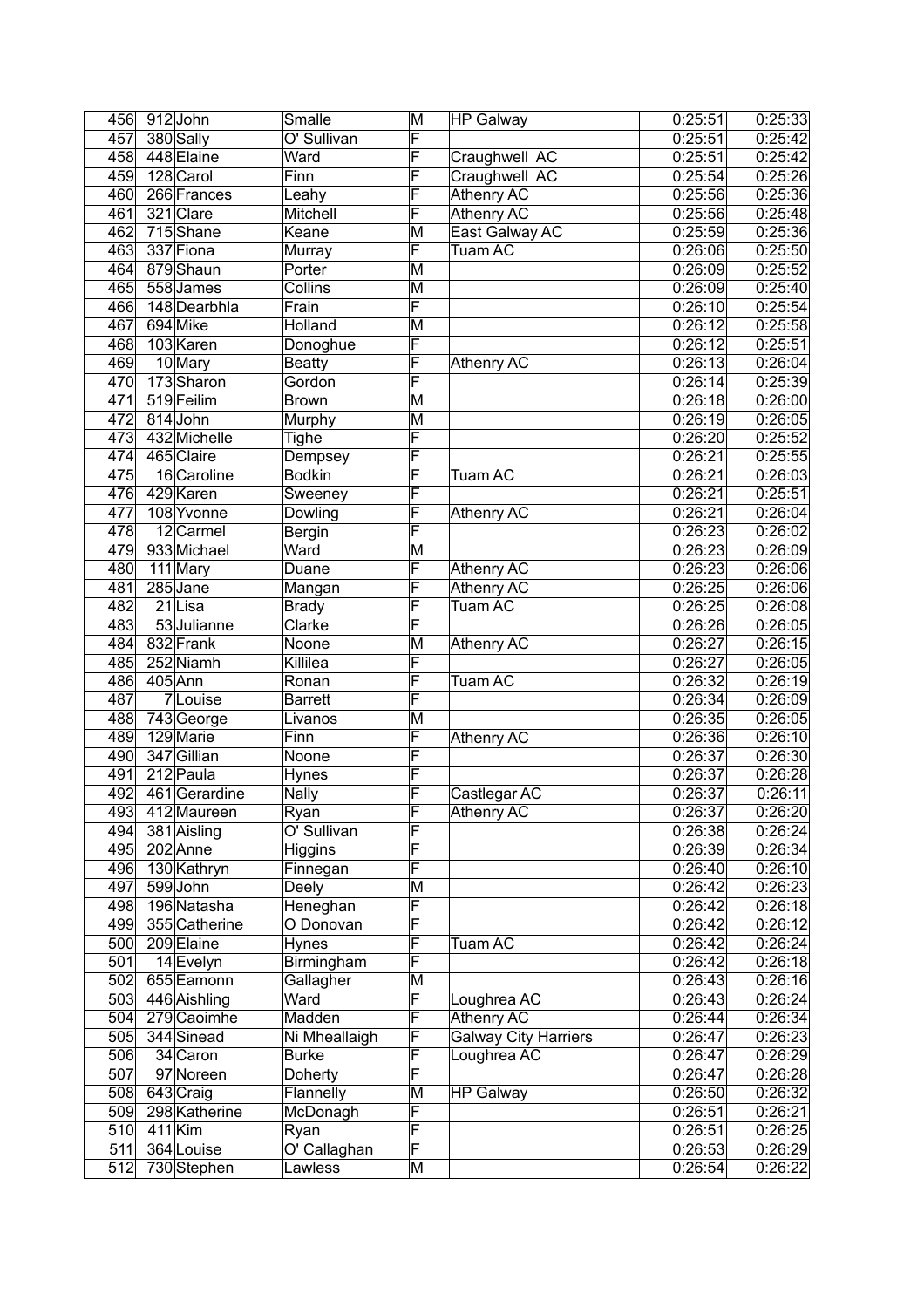| 513              | 133 Siobhan    | Flaherty        | F                       | East Galway AC                | 0:26:59              | 0:26:27 |
|------------------|----------------|-----------------|-------------------------|-------------------------------|----------------------|---------|
| 514              | 140 Hazel      | Fleming         | F                       | East Galway AC                | 0:26:59              | 0:26:27 |
| 515              | 749 Ciaran     | Lynch           | M                       |                               | 0:27:00              | 0:26:45 |
| 516              | 690 Micheal    | Hession         | M                       | Galway Tri Club               | 0:27:01              | 0:26:35 |
| 517              | 733 David      | Leahy           | M                       | Loughrea AC                   | 0:27:06              | 0:26:32 |
| 518              | 713 Martin     | Keane           | M                       | <b>Athenry AC</b>             | 0:27:06              | 0:27:00 |
| 519              | 236 Sinead     | Kelly           | F                       | Craughwell AC                 | 0:27:07              | 0:26:40 |
| 520              | 529 Conal      | <b>Burke</b>    | $\overline{\mathsf{M}}$ | <b>Tuam AC</b>                | 0:27:07              | 0:27:00 |
| $\overline{521}$ | $744$ Pat      | Long            | M                       | East Galway AC                | 0:27:09              | 0:26:41 |
| 522              | 149 Yvonne     | Francis         | $\overline{\mathsf{F}}$ |                               | 0:27:09              | 0:26:42 |
| 523              | 586 Noel       | Crowley         | $\overline{\mathsf{M}}$ |                               | 0:27:10              | 0:26:43 |
| 524              | 177 Carol      | Grimes          | F                       |                               | 0:27:15              | 0:27:06 |
| 525              | $471$ Tara     | Lynch           | $\overline{\mathsf{F}}$ |                               | 0:27:18              | 0:27:02 |
| 526              | 895 Bradley    | Rowles          | M                       |                               | 0:27:18              | 0:26:56 |
| 527              | 255 Moyra      | King            | $\overline{\mathsf{F}}$ |                               | 0:27:22              | 0:27:07 |
| 528              | $737$ Joe      | Leahy           | $\overline{\mathsf{M}}$ |                               | 0:27:24              | 0:27:11 |
| 529              | 792 Mark       | <b>Mills</b>    | $\overline{\mathsf{M}}$ |                               | 0:27:28              | 0:27:22 |
| 530              | 313 Ciara      | McMenamy        | F                       | <b>Barnaderg Road Runners</b> | 0:27:28              | 0:27:23 |
| 531              | 31Una          | <b>Browne</b>   | F                       | <b>Tuam AC</b>                | 0:27:29              | 0:27:23 |
| 532              | 739 Gordon     | Lenihan         | M                       |                               | 0:27:30              | 0:27:16 |
| 533              | 544 Michael    | Carey           | M                       |                               | 0:27:32              | 0:27:00 |
| 534              | 857 Tony       | O' Callaghan    | M                       | Craughwell AC                 | 0:27:33              | 0:27:05 |
| 535              | 323 Evannah    | Moffatt         | $\overline{\mathsf{F}}$ |                               | 0:27:34              | 0:27:10 |
| 536              | 83 Caroline    | Crowe           | F                       |                               | 0:27:34              | 0:27:29 |
| 537              | 407 Alexandra  | Rose            | $\overline{\mathsf{F}}$ |                               | 0:27:35              | 0:27:11 |
| 538              | 244 Michelle   | Kerrigan        | F                       | Loughrea AC                   | 0:27:35              | 0:27:15 |
| $\overline{539}$ | 163Leona       | Gibbons         | F                       | <b>Tuam AC</b>                | 0:27:42              | 0:27:13 |
| 540              | 4 Kathrin      | Antweiler       | F                       | <b>Tuam AC</b>                | 0:27:46              | 0:27:22 |
| 541              | 115 Jennifer   | Duggan          | F                       |                               | 0:27:48              | 0:27:25 |
| 542              | 592 Ciaran     | Davey           | $\overline{\mathsf{M}}$ |                               | 0:27:50              | 0:27:38 |
| 543              | 55 Nicola      | Cleary          | F                       |                               | 0:27:50              | 0:27:37 |
| 544              | 422 Joanne     | <b>Stephens</b> | F                       |                               | 0:27:54              | 0:27:36 |
| 545              | 85 Josephine   | Cullen          | F                       | Craughwell AC                 | 0:27:55              | 0:27:33 |
| 546              | 8 Mairead      | <b>Barrett</b>  | F                       | Craughwell AC                 | 0:27:58              | 0:27:41 |
| 547              | 143 Catherina  | Forde           | F                       | Tuam AC                       | 0:28:02              | 0:27:52 |
| 548              | 367 Evelyn     | O' Connor       | $\overline{\mathsf{F}}$ | <b>HP Galway</b>              | 0:28:02              | 0:27:42 |
| 549              | 98Linda        | Dolan           | F                       |                               | 0:28:03              | 0:28:03 |
| 550              | 61 Caroline    | Coll            | ۳                       |                               | 0:28:07              | 0:27:34 |
| 551              | 456 Cheryl     | Winston         | F                       | Athenry AC                    | 0:28:08              | 0:27:39 |
| 552              | 885 Cormac     | Quillinan       | $\overline{\mathsf{M}}$ |                               | 0:28:08              | 0:27:44 |
| 553              | 395 Sinead     | Rattigan        | F                       |                               | 0:28:09              | 0:28:05 |
| 554              | 63 Niamh       | Colleran        | F                       | <b>Barnaderg Road Runners</b> | 0:28:10              | 0:28:04 |
| 555              | 374 Annie      | O' Hara         | $\overline{\mathsf{F}}$ |                               | 0:28:14              | 0:27:57 |
| 556              | $231$ Jenny    | Kelly           | $\overline{\mathsf{F}}$ |                               | 0:28:15              | 0:27:55 |
| 557              | 625Steve       | Everard         | M                       |                               | 0:28:16              | 0:27:51 |
| 558              | 366 Eimear     | O' Connor       | F                       | Craughwell AC                 | 0:28:18              | 0:28:10 |
| 559              | 257 Maureen    | Kinsella        | F                       |                               | 0:28:19              | 0:28:08 |
| 560              | 423 Ursula     | <b>Stephens</b> | F                       |                               | 0:28:20              | 0:28:01 |
| 561              | 151 Caroline   | Freeney         | $\overline{\mathsf{F}}$ | Athenry AC                    | 0:28:21              | 0:27:51 |
| 562              | 228 Carmel     | Kelly           | $\overline{\mathsf{F}}$ |                               | 0:28:22              | 0:27:59 |
| 563              | 373 Paula      | O' Grady        | $\overline{\mathsf{F}}$ |                               | 0:28:25              | 0:27:51 |
| 564              | 159Linda       | Garvey          | F                       |                               | 0:28:25              | 0:27:59 |
| 565              | 157 Anne-Marie | Gannon          | $\overline{\mathsf{F}}$ |                               | 0:28:26              | 0:27:55 |
| 566              | 9 Pauline      | <b>Barrett</b>  | $\overline{\mathsf{F}}$ |                               | $\overline{0:}28:29$ | 0:27:58 |
| 567              | 192 Teresa     | Healy           | F                       |                               | 0:28:31              | 0:28:16 |
| 568              | $152$ Lucy     | Friel           | F                       |                               | 0:28:32              | 0:27:59 |
| 569              | 849 Kieran     | O Leary         | М                       |                               | 0:28:34              | 0:28:13 |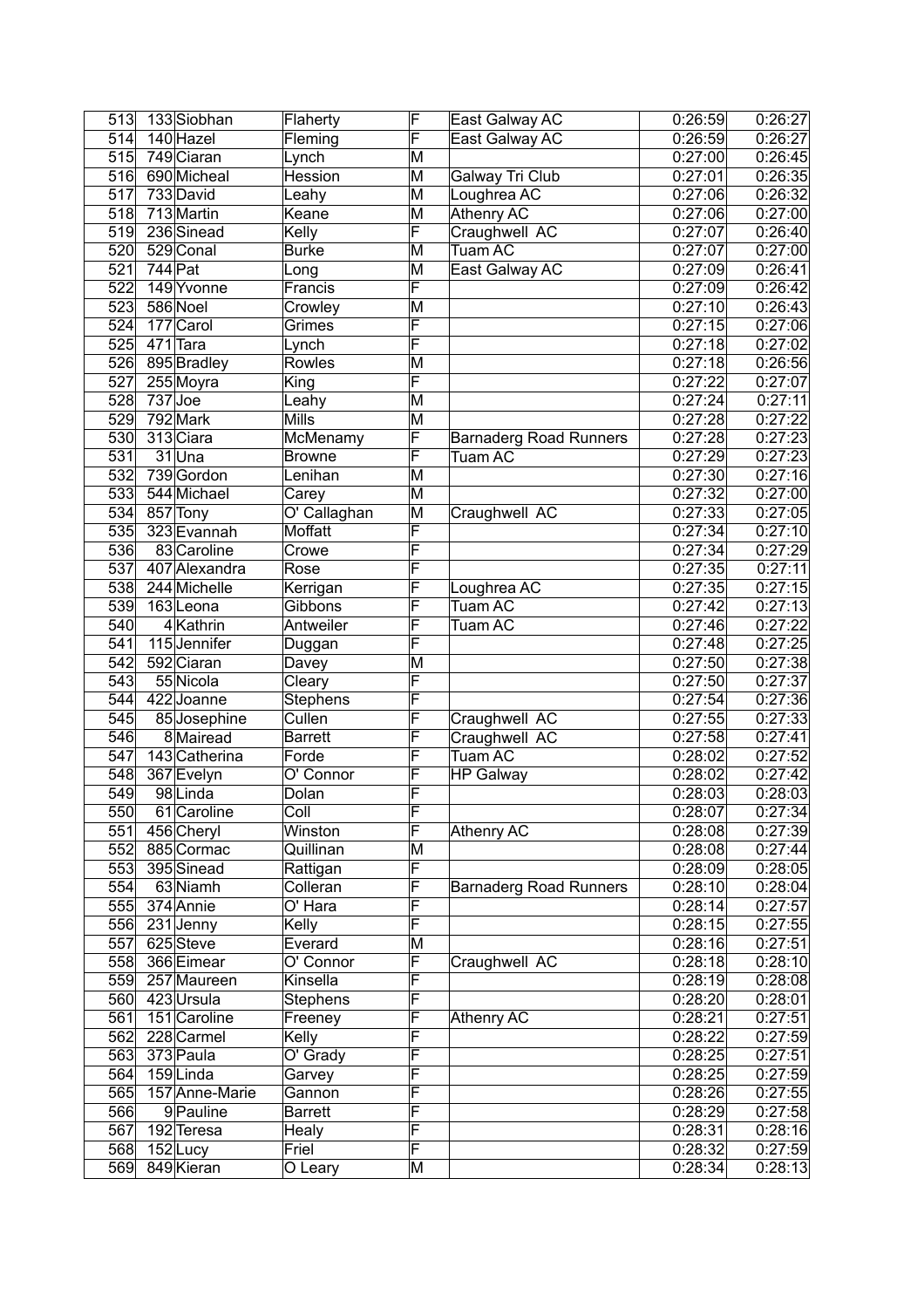| 570              | 303 Aine      | <b>McGuinness</b> | F                       | Craughwell AC               | 0:28:35 | 0:28:12              |
|------------------|---------------|-------------------|-------------------------|-----------------------------|---------|----------------------|
| $\overline{571}$ | 406 Greta     | Rooney            | F                       | Craughwell AC               | 0:28:36 | 0:28:19              |
| 572              | 742 Shane     | Lennon            | M                       |                             | 0:28:38 | 0:28:08              |
| 573              | 256 Sarah     | King              | F                       |                             | 0:28:38 | 0:28:17              |
| 574              | 764 Michael   | McBride           | M                       |                             | 0:28:38 | 0:28:14              |
| 575              | 246 Simone    | Kiernan           | F                       | <b>HP Galway</b>            | 0:28:41 | 0:28:24              |
| 576              | 122 Tara      | Elwood            | F                       |                             | 0:28:47 | 0:28:16              |
| 577              | 438 Fidelma   | Ui Chonghaile     | F                       |                             | 0:28:48 | 0:28:25              |
| 578              | 64 Gillian    | <b>Collins</b>    | F                       | <b>Galway City Harriers</b> | 0:28:51 | 0:28:32              |
| 579              | 319 Carmel    | Mitchell          | F                       | Craughwell AC               | 0:28:52 | 0:28:20              |
| 580              | 332 Fiona     | Murphy            | F                       |                             | 0:28:53 | 0:28:19              |
| 581              | $331$ Amy     | Murphy            | F                       |                             | 0:29:01 | 0:28:42              |
| 582              | 421 Breda     | <b>Stephens</b>   | F                       | Craughwell AC               | 0:29:01 | 0:28:44              |
| 583              | 125 Irene     | Fallon            | F                       | Craughwell AC               | 0:29:04 | 0:28:30              |
| 584              | 328 Viv       | Morgan            | F                       |                             | 0:29:08 | 0:28:36              |
| 585              | 283 Ramona    | Mallen            | F                       |                             | 0:29:11 | 0:28:56              |
| 586              | 268 Lorraine  | Lee               | F                       | Tuam AC                     | 0:29:11 | 0:28:50              |
| 587              | 91 Niamh      | De Paor           | F                       |                             | 0:29:12 | 0:28:49              |
| 588              | 191Sinead     | Healy             | F                       |                             | 0:29:13 | $\overline{0:}29:05$ |
| 589              | 399Linda      | Reilly            | F                       |                             | 0:29:13 | 0:28:58              |
| 590              | $254$ Dee     | King              | F                       |                             | 0:29:14 | 0:28:49              |
| 591              | 242 Maeve     | Kernan            | F                       |                             | 0:29:15 | 0:28:48              |
| 592              | 135 Sinead    | Flanagan          | F                       | Loughrea AC                 | 0:29:15 | 0:28:55              |
| 593              | 339 Laura     | Nee               | F                       | Loughrea AC                 | 0:29:15 | 0:28:56              |
| 594              | 450 Barbara   | Whyte             | F                       | Loughrea AC                 | 0:29:16 | 0:28:57              |
| 595              | 382 Elaine    | O' Sullivan       | F                       |                             | 0:29:18 | 0:29:00              |
| 596              | 394 Mairead   | Rattigan          | F                       | Tuam AC                     | 0:29:24 | 0:29:21              |
| 597              | 69 Mary       | Connaughton       | F                       | <b>Athenry AC</b>           | 0:29:25 | 0:29:25              |
| 598              | 841 Micheal   | O Domhnaill       | M                       |                             | 0:29:25 | 0:29:21              |
| 599              | $119$ Ann     | Earls             | $\overline{\mathsf{F}}$ |                             | 0:29:27 | 0:29:01              |
| 600              | 372 Olivia    | O' Grady          | F                       |                             | 0:29:28 | 0:28:55              |
| 601              | $214$ Liz     | Jennings          | $\overline{\mathsf{F}}$ | <b>HP Galway</b>            | 0:29:28 | $\overline{0:28:59}$ |
| 602              | 420 Marian    | Spellman          | F                       |                             | 0:29:29 | 0:29:14              |
| 603              | 275 Katherine | Long              | $\overline{\mathsf{F}}$ | East Galway AC              | 0:29:30 | 0:29:04              |
| 604              | 459 Niamh     | Wynne             | F                       |                             | 0:29:32 | 0:29:00              |
| 605              | 346 Niamh     | Nolan             | F                       | Craughwell AC               | 0:29:33 | 0:29:15              |
| 606              | 172 Sandra    | Glynn             | $\overline{\mathsf{F}}$ |                             | 0:29:33 | 0:29:01              |
| 607              | 147 Margaret  | Foy               | F                       | Craughwell AC               | 0:29:37 | 0:29:04              |
| 608              | 57 Sarah      | Coen              | F                       |                             | 0:29:39 | 0:29:14              |
| 609              | 383 Christie  | O' Toole          | $\overline{\mathsf{F}}$ |                             | 0:29:39 | 0:29:28              |
| 610              | 215 Fiona     | Jordan            | F                       | Craughwell AC               | 0:29:40 | 0:29:07              |
| 611              | 106 Elaine    | Doran             | $\overline{\mathsf{F}}$ | <b>Galway City Harriers</b> | 0:29:42 | 0:29:11              |
| 612              | 169 Valerie   | Glavin            | $\overline{\mathsf{F}}$ | Athenry AC                  | 0:29:44 | 0:29:12              |
| 613              | 47 Anita      | Carr              | $\overline{\mathsf{F}}$ |                             | 0:29:46 | 0:29:12              |
| 614              | 342 Emer      | Ni Dhomhnaill     | $\overline{\mathsf{F}}$ |                             | 0:29:57 | 0:29:32              |
| 615              | 99 Trish      | Dolan             | $\overline{\mathsf{F}}$ | Craughwell AC               | 0:29:57 | 0:29:35              |
| 616              | 441 Aimee     | Walls             | F                       |                             | 0:29:57 | 0:29:24              |
| 617              | 392 Brenda    | Rabbitte          | $\bar{\mathsf{F}}$      |                             | 0:30:13 | 0:29:45              |
| 618              | 18Sinead      | <b>Bourke</b>     | F                       |                             | 0:30:13 | 0:29:48              |
| 619              | 317 Irene     | Melody            | F                       |                             | 0:30:13 | 0:29:48              |
| 620              | 361 Mary      | O Reilly          | F                       | Craughwell AC               | 0:30:19 | 0:29:56              |
| 621              | 457 Claire    | Withey            | F                       |                             | 0:30:19 | 0:29:44              |
| 622              | 296Lisa       | <b>McCormack</b>  | F                       | Craughwell AC               | 0:30:19 | 0:29:45              |
| 623              | 175 Michelle  | Greally           | $\overline{\mathsf{F}}$ | <b>Galway City Harriers</b> | 0:30:20 | 0:29:47              |
| 624              | 476 Samara    | Vaz               | F                       |                             | 0:30:22 | 0:30:00              |
| 625              | 477 Marie     | Grealy            | F                       | Maree AC                    | 0:30:33 | 0:30:07              |
| 626              | 183 Dearbhla  | Hanniffy          | $\overline{\mathsf{F}}$ | Maree AC                    | 0:30:33 | 0:30:07              |
|                  |               |                   |                         |                             |         |                      |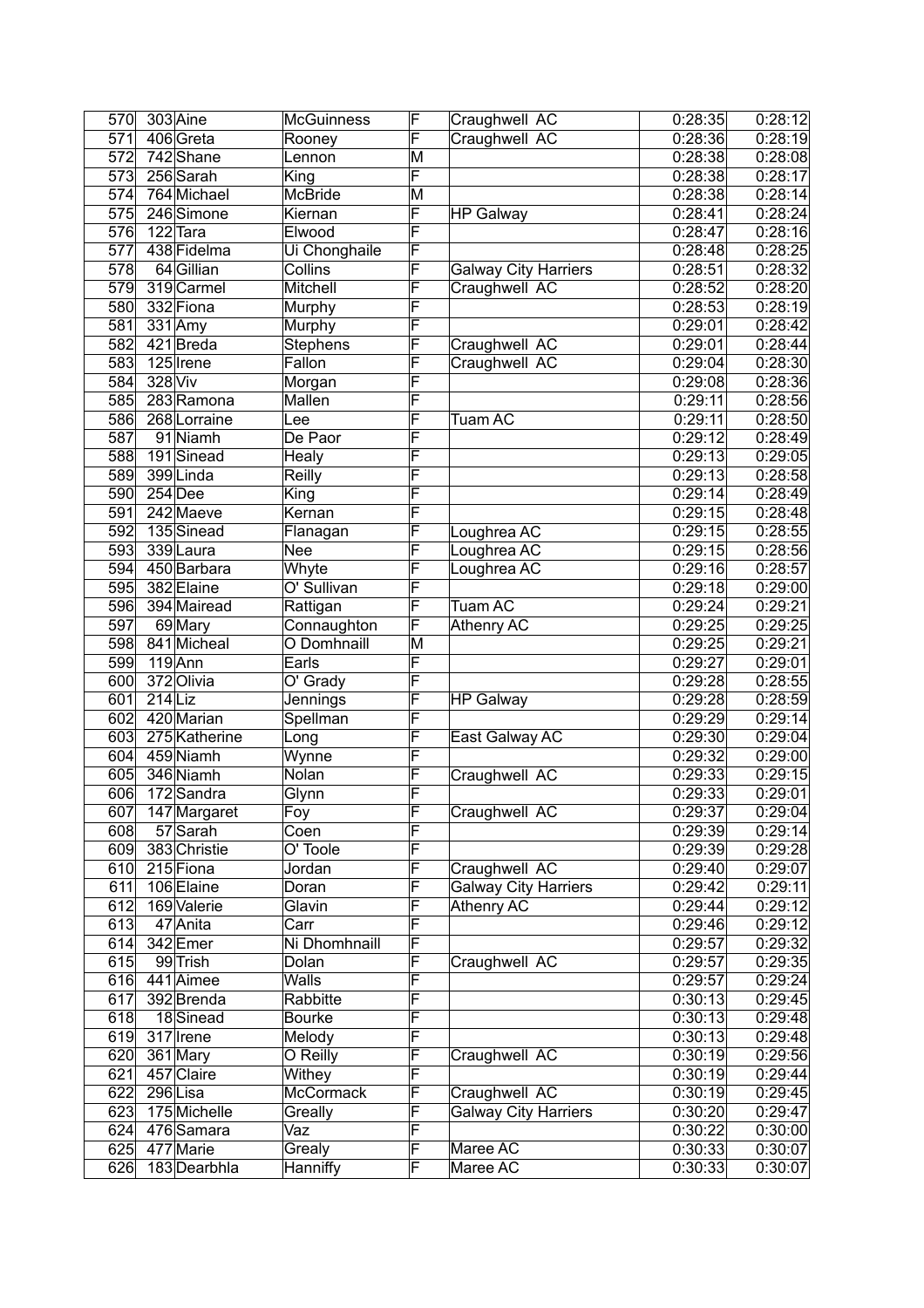| 627              | 678 Trevor              | Harding          | M                            | Craughwell AC               | 0:30:36              | 0:30:01            |
|------------------|-------------------------|------------------|------------------------------|-----------------------------|----------------------|--------------------|
| 628              | 452 Johanna             | Whyte            | F                            |                             | 0:30:37              | 0:30:25            |
| 629              | 216 Maeve               | Joyce            | F                            |                             | 0:30:38              | 0:30:11            |
| 630              | 280 Claire              | Madden           | F                            | Maree AC                    | $\overline{0:}30:44$ | 0:30:17            |
| 631              | 44 Delma                | Carey            | F                            |                             | 0:30:49              | 0:30:17            |
| 632              | $249$ Jayne             | Killian          | F                            |                             | 0:30:52              | 0:30:31            |
| $\overline{633}$ | 472 Caroline            | Ronan            | F                            |                             | 0:30:52              | 0:30:35            |
| 634              | 750 Brian               | MacMahon         | M                            |                             | 0:30:52              | 0:30:42            |
| $\overline{635}$ | 24 Aisling              | <b>Broderick</b> | $\overline{\mathsf{F}}$      |                             | 0:30:57              | 0:30:51            |
| 636              | 662 Micheal             | Glynn            | M                            | Athenry AC                  | 0:30:57              | 0:30:41            |
| 637              | 1Audrey                 | Acton            | F                            | <b>Tuam AC</b>              | 0:31:02              | 0:30:51            |
| 638              | 408Joan                 | Ruane            | F                            |                             | 0:31:03              | 0:30:46            |
| 639              | 290 Maria               | McArdle          | F                            | Craughwell AC               | 0:31:06              | 0:30:43            |
| 640              | 505 Vinny               | <b>Beirne</b>    | M                            |                             | 0:31:09              | 0:30:37            |
| 641              | 179 Cora                | Hallinan         | F                            |                             | 0:31:14              | 0:30:49            |
| 642              | 388 Cait                | Quinn            | $\overline{\mathsf{F}}$      | Loughrea AC                 | 0:31:16              | 0:30:54            |
| 643              | 400 Sinead              | Reilly           | $\overline{\mathsf{F}}$      | <b>Athenry AC</b>           | 0:31:16              | 0:30:59            |
| 644              | 413Sheila               | Sammon           | F                            |                             | 0:31:21              | 0:31:02            |
| 645              | 906 Austin              | Sammon           | M                            | Galway Tri Club             | 0:31:22              | 0:31:03            |
| 646              | 26Ruth                  | <b>Broderick</b> | F                            |                             | 0:31:24              | 0:31:17            |
| 647              | 189 Anita               | Haverty          | F                            | Loughrea AC                 | 0:31:30              | 0:31:09            |
| 648              | 356 Eithne              | O Grady          | F                            | <b>HP Galway</b>            | 0:31:37              | 0:31:11            |
| 649              | 302 Mary                | McGroddy         | F                            |                             | 0:31:37              | 0:31:12            |
| 650              | $20$ Ann                | <b>Brady</b>     | F                            | Tuam AC                     | 0:31:41              | 0:31:23            |
| 651              | 301 Teresa              | <b>McGrath</b>   | F                            | Athenry AC                  | 0:31:44              | 0:31:26            |
| 652              | 221 Siobhan             | Keane            | F                            |                             | 0:31:48              | 0:31:18            |
| 653              | 165 Teresa              | Gibsey           | F                            |                             | 0:31:54              | 0:31:40            |
| 654              | 261 Fiona               | Lardner          | F                            | <b>Tuam AC</b>              | 0:32:01              | 0:31:43            |
| 655              | 225 Darina              | Keating          | $\overline{\mathsf{F}}$      | <b>Athenry AC</b>           | 0:32:01              | 0:31:42            |
| 656              | 270 Caroline            | Leonard          | $\overline{\mathsf{F}}$      |                             | 0:32:03              | 0:31:29            |
| 657              | 92 Aisling              | Deely            | $\overline{\mathsf{F}}$      | Loughrea AC                 | 0:32:08              | 0:31:48            |
| 658              | 219 Laura               | Keane            | $\overline{\mathsf{F}}$      |                             | 0:32:10              | 0:31:47            |
| 659              | 375 Elaine              | O' Neill         | F                            |                             | 0:32:11              | 0:31:45            |
| 660              | 370 Siobhan             | O' Dea           | F                            | Tuam AC                     | 0:32:17              | 0:31:59            |
| 661              | 384 Catriona            | Patterson        | F                            |                             | 0:32:24              | 0:32:11            |
| 662              | 369 Majella             | O' Dea           | F                            |                             | 0:32:25              | 0:32:00            |
| 663              | 182 Mary                | Hanley           | F                            |                             | 0:32:38              | 0:32:05            |
| $\overline{664}$ | 591 Andrew              |                  | $\overline{\mathsf{M}}$      |                             | 0:32:43              | 0:32:29            |
| 665              | 349 Sarah               | Davey<br>Noone   | $\overline{\mathsf{F}}$      |                             | 0:32:53              | 0:32:27            |
| 666              | 71 Marie                | Connelly         | $\overline{\mathsf{F}}$      |                             | 0:32:54              |                    |
| 667              | 442Johanna              | Walsh            | F                            |                             | 0:32:59              | 0:32:29<br>0:32:28 |
| 668              | 410 Jackie              |                  | F                            | <b>Galway City Harriers</b> |                      |                    |
| 669              | $357$ Ann               | Ryan             | F                            |                             | 0:33:05              | 0:32:45<br>0:33:00 |
|                  |                         | O Leary          | F                            |                             | 0:33:07              |                    |
| 670<br>671       | 227 Breda               | Kelleher         | $\overline{\mathsf{F}}$      | <b>Galway City Harriers</b> | 0:33:15              | 0:32:56            |
|                  | 65 Carmel               | Concannon        | F                            | East Galway AC              | 0:33:28              | 0:33:01            |
| 672              | 338 Laura               | Murray           | F                            | East Galway AC              | 0:33:29              | 0:33:02            |
| 673              | 417 Michelle            | Shaughnessy      |                              |                             | 0:33:40              | 0:33:15            |
| 674              | 100 Yvonne              | Dolan            | $\overline{\mathsf{F}}$<br>F |                             | 0:33:53              | 0:33:22            |
| 675              | 299 Marie               | McGee            |                              |                             | 0:33:58              | 0:33:35            |
| 676              | $506$ Jim               | Bergin           | M                            | Run Kinvara                 | 0:34:01              | 0:33:31            |
| 677              | 168 Elaine              | Glavin           | F                            | Athenry AC                  | 0:34:04              | 0:33:33            |
| 678              | 110 Fiona               | Duane            | F<br>F                       |                             | 0:34:09              | 0:33:39            |
| 679              | $\overline{462}$ Denise | Calahan          |                              |                             | 0:34:15              | 0:33:54            |
| 680              | 622Shane                | Durcan           | $\overline{\mathsf{M}}$      |                             | 0:34:17              | 0:33:44            |
| 681              | 226 Sharon              | Keaveney         | F                            |                             | 0:34:20              | 0:34:08            |
| 682              | 167 Sarah               | Gilmore          | F                            | East Galway AC              | 0:34:20              | 0:33:59            |
| 683              | 425 Carol               | Sugrue-O'Shea    | F                            | <b>Galway City Harriers</b> | 0:34:46              | 0:34:26            |